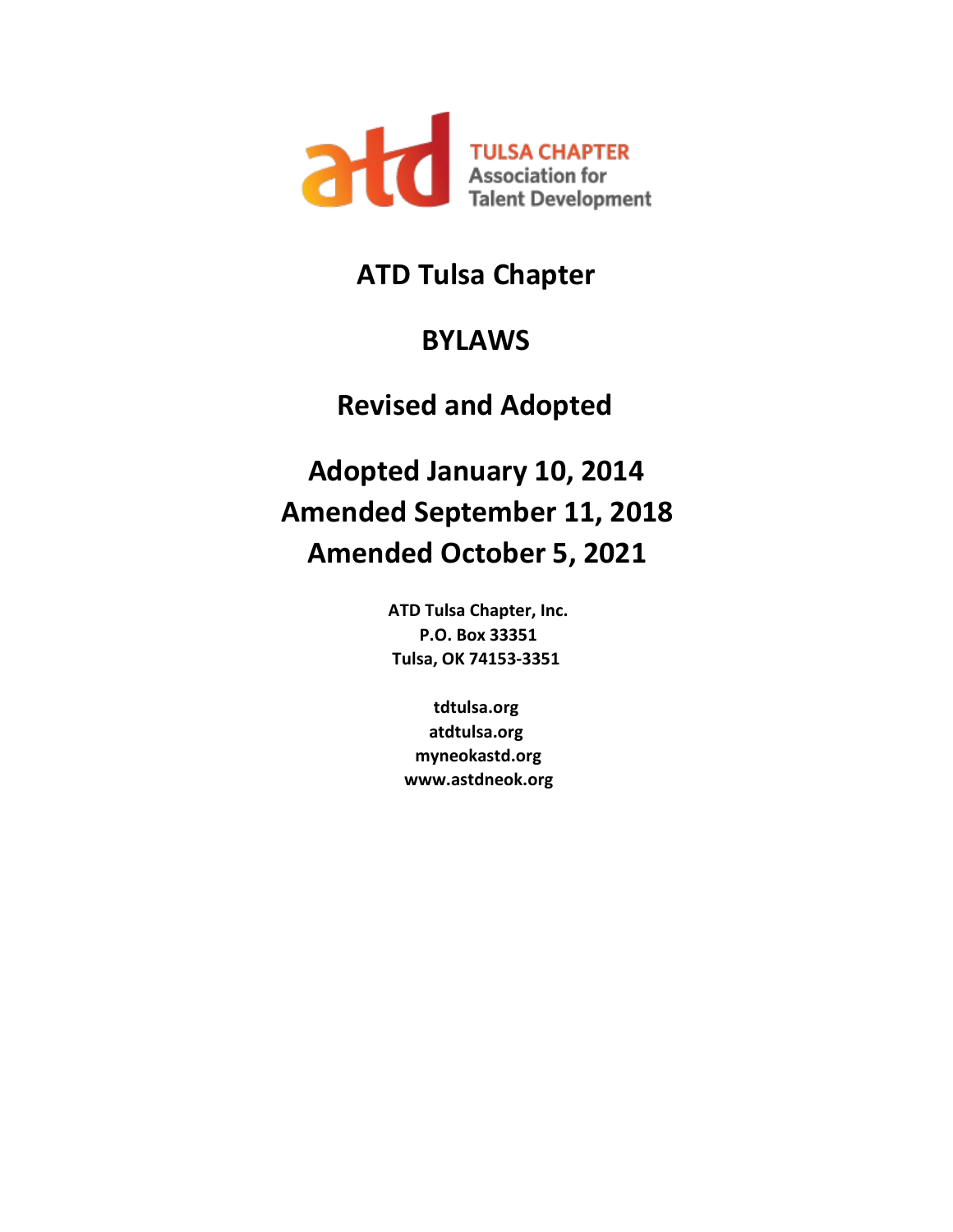#### **Table of Contents**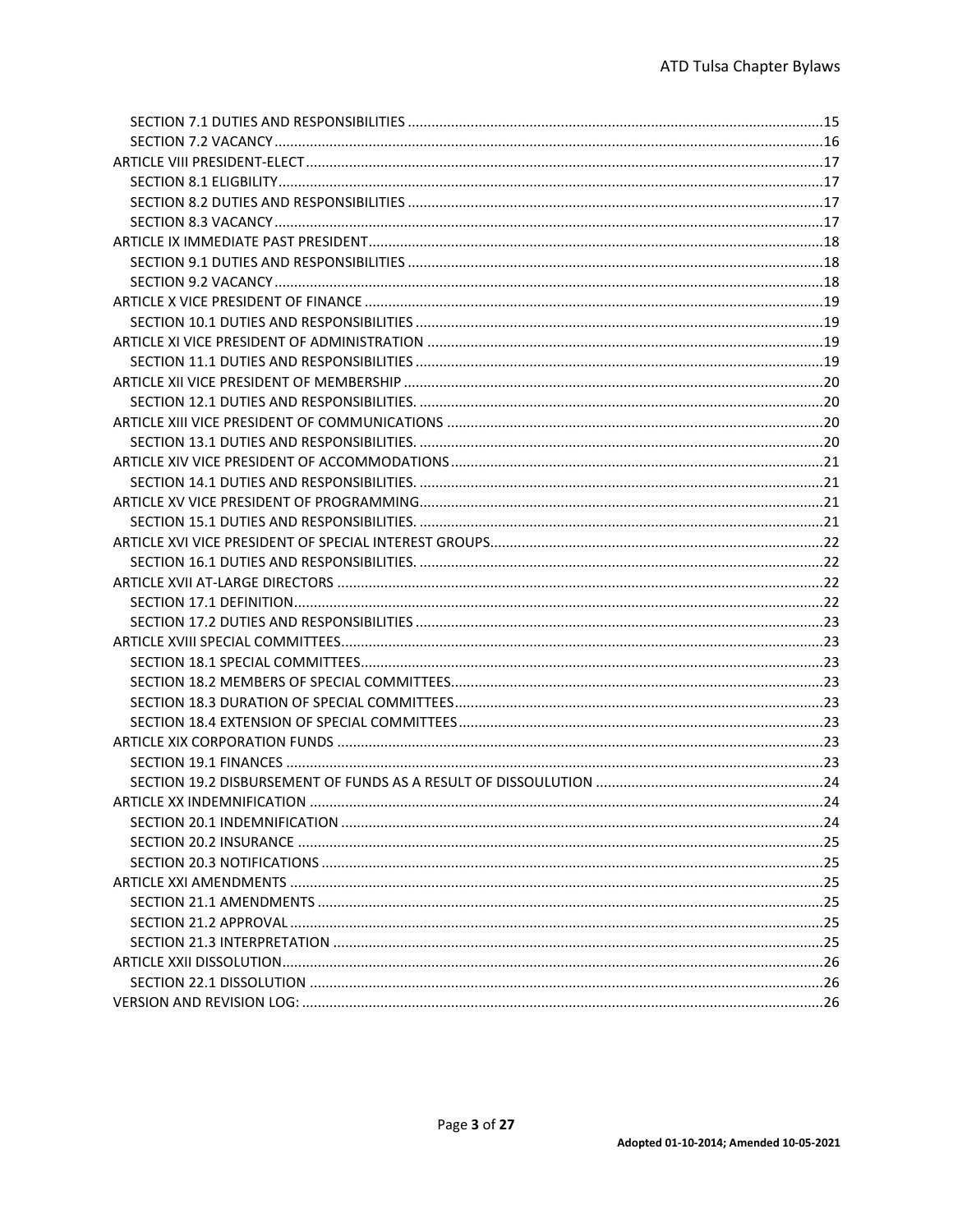# **ARTICLE I – NAME**

# <span id="page-3-1"></span><span id="page-3-0"></span>**SECTION 1.1 NAME**

The Corporation shall be known as ATD Tulsa Chapter, Inc. (the "Corporation").

# <span id="page-3-2"></span>**SECTION 1.2 TRADEMARKS**

It shall be the responsibility of the Corporation Vice President of Administration to cause to be filed, recorded, and/or registered and maintained in a current status such statement of certification or other documents, and to take any other steps as may be deemed necessary to preserve the rights of the Corporation in the names, ATD Tulsa Chapter, ATD Tulsa, all former names (ASTD Northeast Oklahoma Chapter, NEOK ASTD, Northeast Oklahoma Chapter of ASTD), and other derivations and/or abbreviations thereof.

# <span id="page-3-3"></span>**SECTION 1.3 INSIGNIA**

The Corporation shall have such official insignia as the Board of Directors may determine.

# <span id="page-3-4"></span>**SECTION 1.4 PRINCIPAL OFFICE**

The principal office of the Corporation shall be located in the United States of America, within the State of Oklahoma.

# <span id="page-3-5"></span>**SECTION 1.5 AFFILIATION**

The Corporation shall be an affiliate of the Association for Talent Development (the

"Association"), a non-profit educational Association exempt from federal taxation under Section 501 (c)(3) of the Internal Revenue Code of 1986. The Association and its affiliates are not organized for profit, and no part of their net earnings shall benefit any member or private individual, except for payment or reasonable compensation for services rendered.

# **ARTICLE II – PURPOSE**

# <span id="page-3-7"></span><span id="page-3-6"></span>**SECTION 2.1 PURPOSE**

The Corporation is organized exclusively for charitable and educational purposes within the meaning of Section 501 (c)(3) of the Internal Revenue code of 1986, as amended, and may make expenditures for one or more of these purposes. Without limiting or expanding the foregoing, the Corporation's specific purpose shall be: To serve our members and the community by providing leadership in human resource development, training and learning.

The Corporation is committed to the following:

- Creating an organization that demonstrates how teamwork and a cooperative spirit develop synergy and foster greater satisfaction for everyone involved
- Encouraging multi-cultural and industry-diverse membership that truly reflects Tulsa and Northeast Oklahoma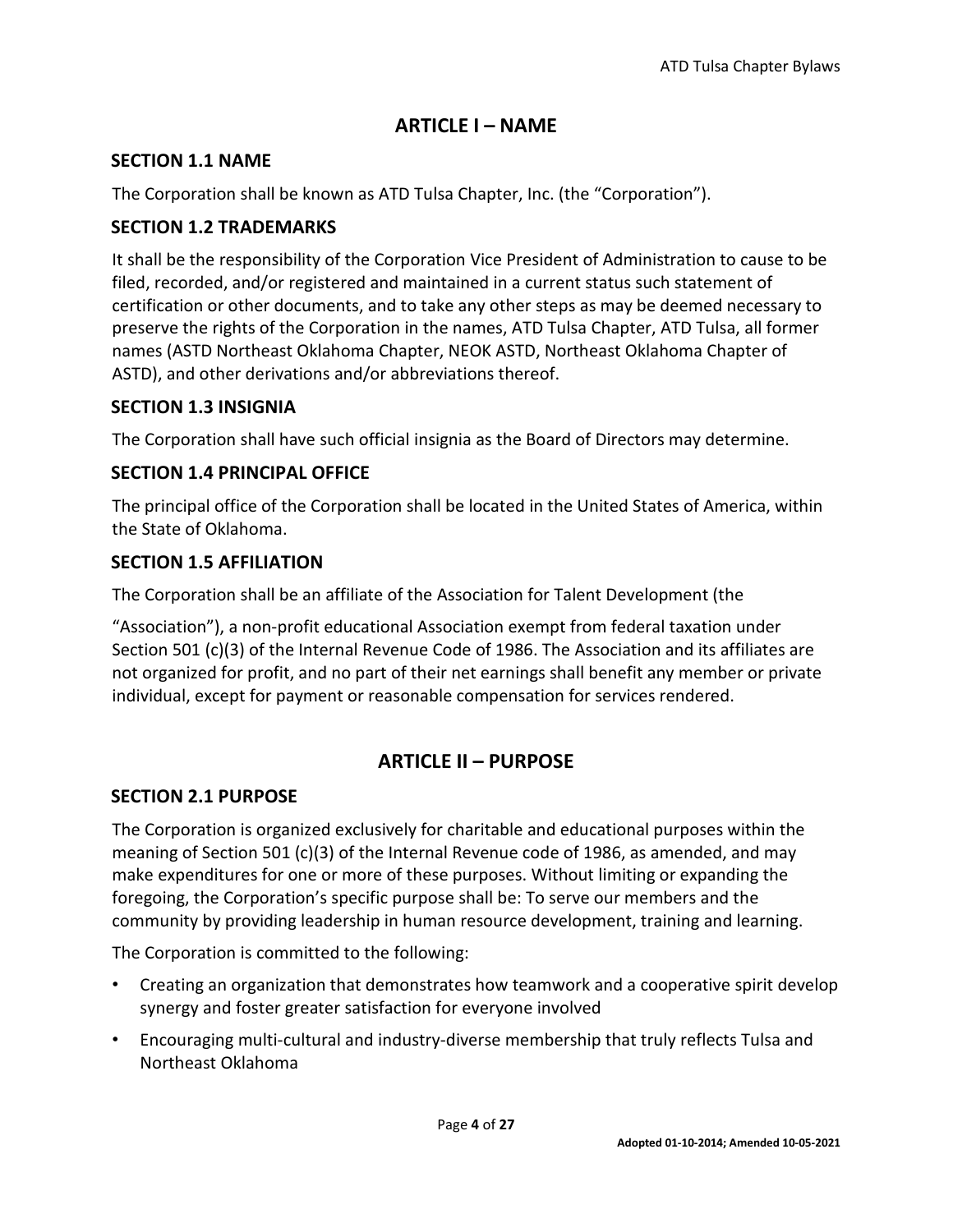- Attracting and retaining members from all parts of the training and human resource development profession with appropriate programs and services; providing well-defined, solid systems and procedures for all Corporation functions
- Serving our community, both by modeling best practices and by encouraging efforts to promote human resource development; and
- Constantly striving to increase community awareness and public recognition for training and development and those companies and individuals who are dedicated to its excellence.

# <span id="page-4-0"></span>**SECTION 2.2 POLITICAL ACTIVITIES**

The Corporation shall not devote more than an insubstantial part of its activities to attempting to influence legislation by propaganda or otherwise, and shall not advocate or campaign for legislation or a defeat of proposed legislation. The Corporation shall not directly or indirectly participate in, including the publishing or distribution of statements, any political campaign on behalf of or in opposition to any candidate for public office.

# <span id="page-4-1"></span>**SECTION 2.3 CODE OF ETHICS**

The ATD Tulsa Chapter and its members shall follow the Code of Ethics established by ATD:

The Code of Ethics provides guidance to individuals to be self-managed learning and development professionals. Clients and employers should expect the highest possible standards of personal integrity, professional competence, sound judgment, and discretion. Developed by the profession for the profession, the Code of Ethics is the public declaration of learning professionals' obligations to themselves, their profession, and society.

I strive to:

- recognize the rights and dignities of each individual
- develop human potential
- provide my employer, clients, and learners with the highest level quality education, training, and development
- comply with all copyright laws and the laws and regulations governing my position
- keep informed of pertinent knowledge and competence in the workplace learning and development field
- maintain confidentiality and integrity in the practice of my profession
- support my peers and avoid conduct which impedes their practicing their profession
- conduct myself in an ethical and honest manner
- improve the public understanding of workplace learning and development
- fairly and accurately represent my workplace learning and performance credentials, qualifications, experience, and ability
- contribute to the continuing growth of the profession.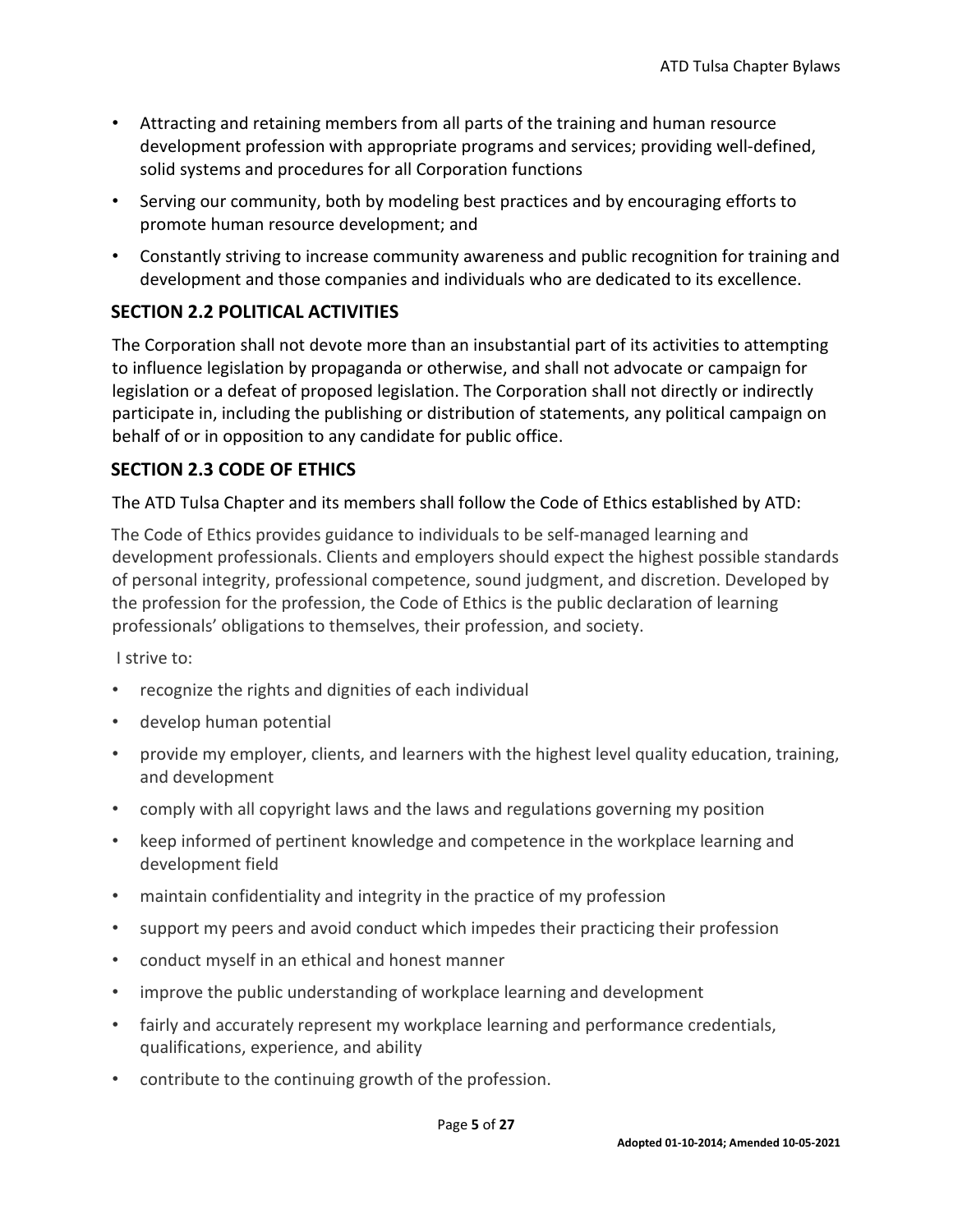# **ARTICLE III – MEMBERSHIP**

#### <span id="page-5-1"></span><span id="page-5-0"></span>**SECTION 3.1 MEMBERSHIP**

Membership in the Corporation is open to those who have interests or responsibilities in training, human resource development, workplace learning and performance, adult learning, are interested in advancing the objectives of the Corporation and the Association, and subscribe to and are qualified under these bylaws.

#### <span id="page-5-2"></span>**SECTION 3.2 CLASSES OF MEMBERSHIP**

Membership in the Corporation shall include four (4) classes as follows:

- A. Associate Member (Chapter Member Only) (individual);
- B. Power Member (ATD National AND Chapter Member) (individual);
- C. Associate Student Membership (Chapter Member Only) (individual; and
- D. Power Student Membership (National and Chapter Member) (individual);

No other types or classes of membership shall be permitted within the Corporation.

#### <span id="page-5-3"></span>**SECTION 3.3 ASSOCIATE MEMBERS**

An Associate Member in good standing is an individual who meets the requirements of membership as stated in these bylaws, and whose yearly Corporation Associate Member dues are current, and whose payment has been deposited and has cleared banking transactions.

#### <span id="page-5-4"></span>**SECTION 3.4 POWER MEMBERS**

A Power Member in good standing is an individual who meets the requirements of membership as stated in these bylaws, and whose yearly Corporation Power Member dues are current, and whose payment has been deposited and has cleared banking transactions.

#### <span id="page-5-5"></span>**SECTION 3.5 ASSOCIATE STUDENT MEMBERS**

An Associate Student Member in good standing is an individual who meets the requirements of membership stated in these bylaws, and whose yearly Corporation Associate Student Member dues are current, and who qualifies for the student membership by attending a degree-granting college or university full-time, and whose payment has been deposited and has cleared banking transactions.

#### <span id="page-5-6"></span>**SECTION 3.6 POWER STUDENT MEMBERS**

A Power Student Member in good standing is an individual who meets the requirements of membership stated in these bylaws, and whose yearly Corporation Power Student Member dues are current, and who qualifies for the student membership by attending a degree-granting college or university full-time, and whose payment has been deposited and has cleared banking transactions.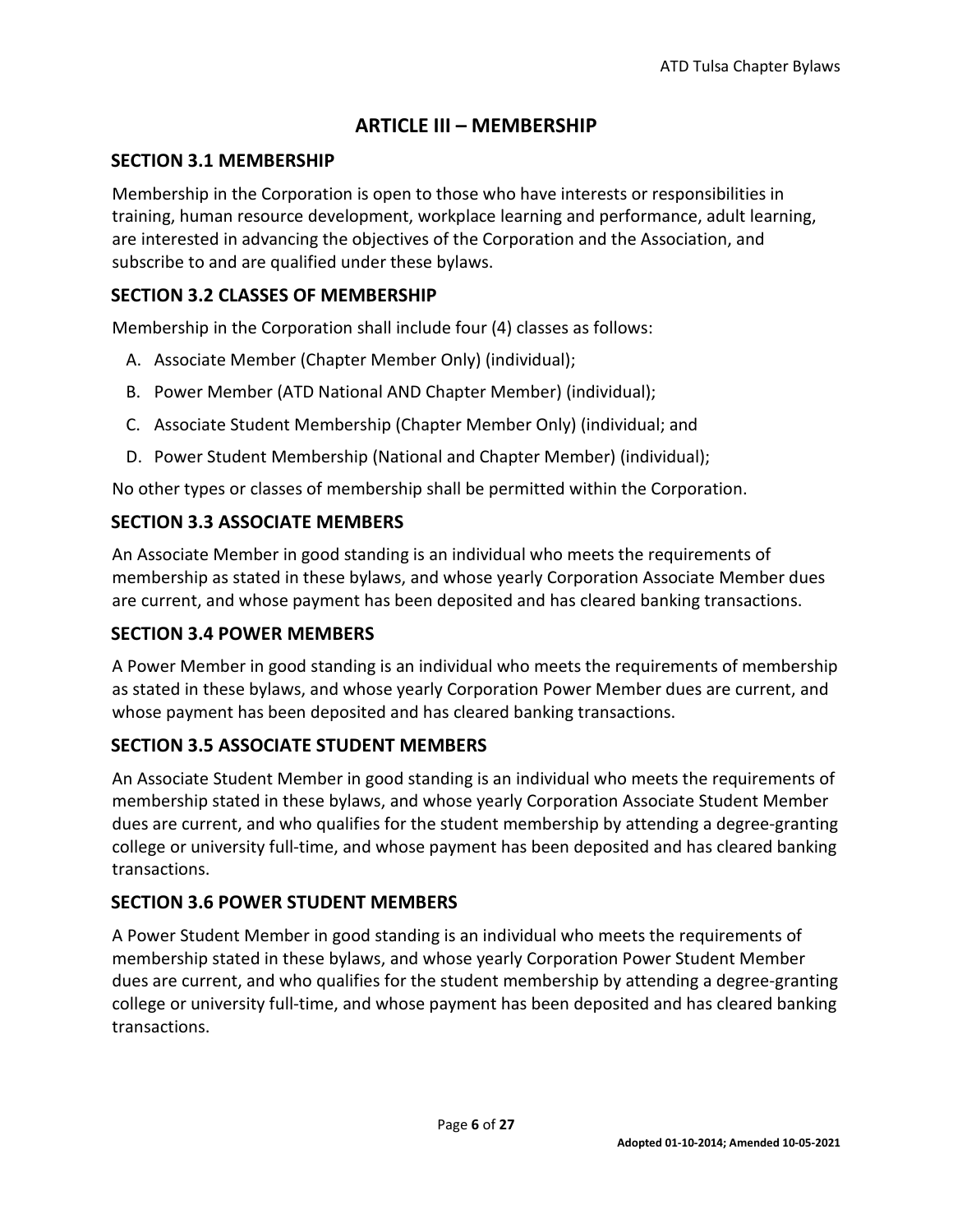# <span id="page-6-0"></span>**SECTION 3.7 INTERNATIONAL MEMBERSHIP**

- A. All Elected Board Members of the Corporation are required to maintain joint Corporation / international membership and participate in both annual Corporation and international leadership development opportunities.
- B. International membership in ATD is strongly encouraged, but not required, for local Corporation membership.

#### <span id="page-6-1"></span>**SECTION 3.8 NON-DISCRIMINATION**

The Corporation does not discriminate based on race, creed, national origin, gender, physical or mental ability, color, or sexual orientation.

#### <span id="page-6-2"></span>**SECTION 3.9 EQUAL OPPORTUNITY**

The Corporation offers equal opportunity to all eligible members, regardless of race, color, creed, religion, national origin, age, gender, sexual orientation, marital status, political affiliation, military veteran status, physical or mental impairment.

#### <span id="page-6-3"></span>**SECTION 3.10 MEMBERSHIP FEES**

- A. Membership fees and terms of Corporation membership will be set by the Board of Directors.
- B. Corporation membership is not transferable.

#### <span id="page-6-4"></span>**SECTION 3.11 SUSPENSION OR TERMINATION OF MEMBERSHIP**

The Board of Directors may, by a two-thirds (2/3) vote of those present, suspend or terminate the membership of any individual or corporate member for nonpayment of dues or monies owed the Corporation, or for actions or behavior in violation of these bylaws or deemed detrimental to the best interests of the Corporation.

- A. Suspension or termination of membership will be considered at a regularly scheduled meeting of the Board of Directors. Written notice of, and rationale for, proposed suspension or termination shall be distributed to board members and the member concerned in written form at least twenty (20) days prior to the meeting.
- B. Any motion for suspension or termination must be made by an elected board member, based on personal knowledge, official Corporation records, or statement signed by no fewer than five (5) Corporation members in good standing.
- C. Before action of suspension or termination, the member will have an opportunity to be heard by the Board of Directors.

#### <span id="page-6-5"></span>**SECTION 3.12 VOTING**

A. Each Associate Member, Power Member, Associate Student Member, and Power Student Member in good standing shall have a vote and full membership rights.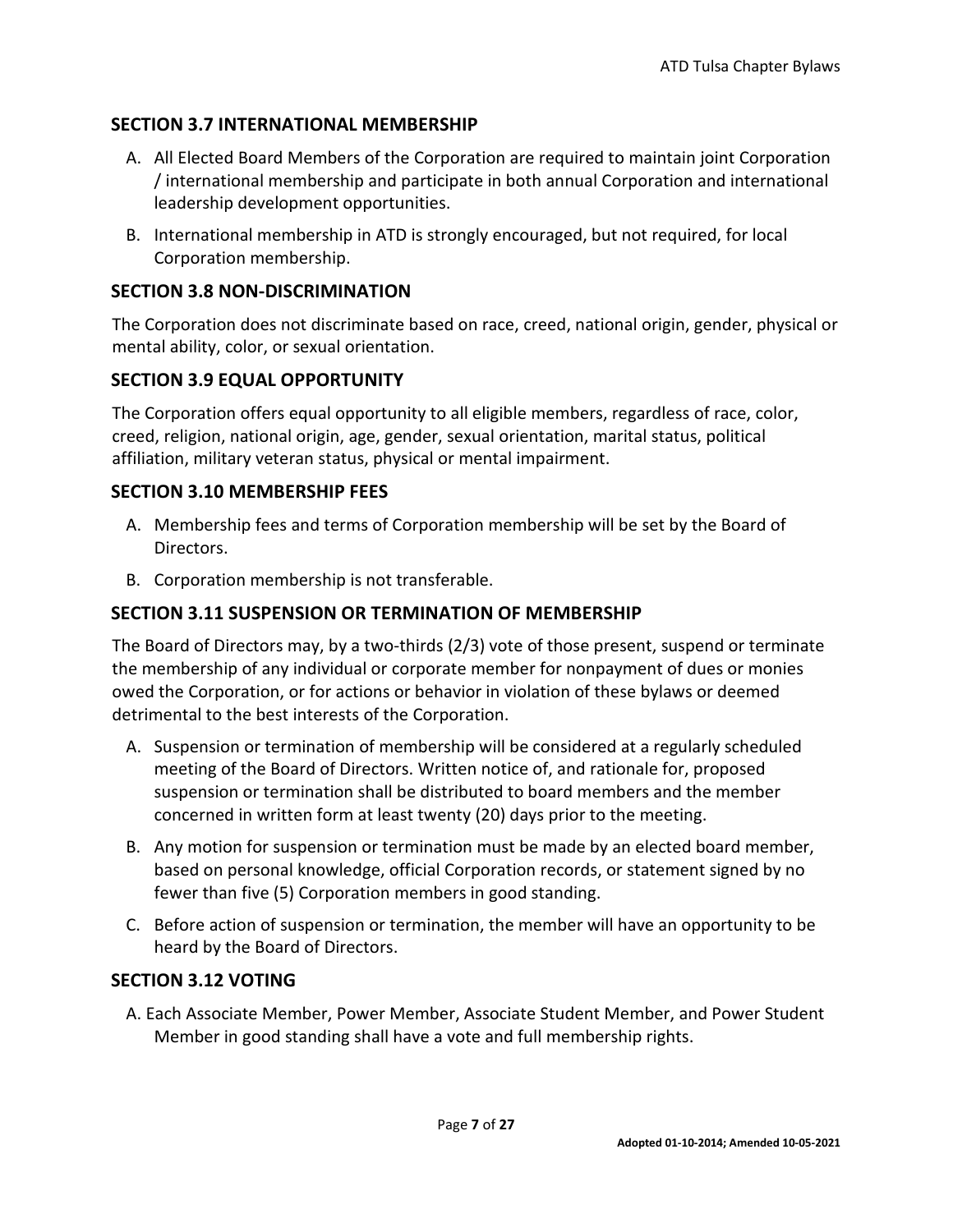# **ARTICLE IV - GOVERNING BODIES**

#### <span id="page-7-1"></span><span id="page-7-0"></span>**SECTION 4.1 GOVERNING BODIES**

The Corporation shall have two (2) governing bodies

- A. The membership of the Corporation; and
- B. The Board of Directors

#### <span id="page-7-2"></span>**SECTION 4.2 THE MEMBERSHIP OF THE CORPORATION**

The Members of the Corporation shall have those powers not specifically delegated to any other body by the Articles of Incorporation or by these Bylaws.

#### <span id="page-7-3"></span>**SECTION 4.3 QUORUM OF THE MEMBERSHIP**

In matters presented to the membership for its consideration, a simple majority of the votes cast (51% or half plus one) shall decide the business before the body.

#### <span id="page-7-4"></span>**SECTION 4.4 CONDUCT OF MEETINGS**

The rules contained in *Robert's Rules of Order Newly Revised* shall govern the Corporation and its constituent parts in all cases to which they are applicable and consistent with these Bylaws and Policies and Procedures. If the Vice President of Administration does not serve as

Parliamentarian during their term, the President may appoint a Parliamentarian who shall serve at the pleasure of the President during the term of the President appointing the

Parliamentarian. The Parliamentarian shall be a member who has appropriate qualifications and experience with respect to parliamentary procedure as well as the Bylaws and Policies and Procedures of the Corporation. Unless otherwise qualified, an appointed Parliamentarian shall be an ex-officio, non-voting member of the Board of Directors, the Bylaws and Policies, and Procedures Committee.

# **ARTICLE V - BOARD OF DIRECTORS**

#### <span id="page-7-6"></span><span id="page-7-5"></span>**SECTION 5.1 BOARD OF DIRECTORS**

The Board of Directors shall consist of at least (minimum) eight (8) individuals elected from among Corporation members in good standing as specified in Article III of these bylaws. The Board of Directors shall continue in office until successors are duly installed.

The control of the Corporation, subject to the provisions of Article IV, shall be vested in the Board of Directors, which may consist of the following members:

- A. President;
- B. President-elect;
- C. Immediate Past President;
- D. Vice President of Finance (Treasurer);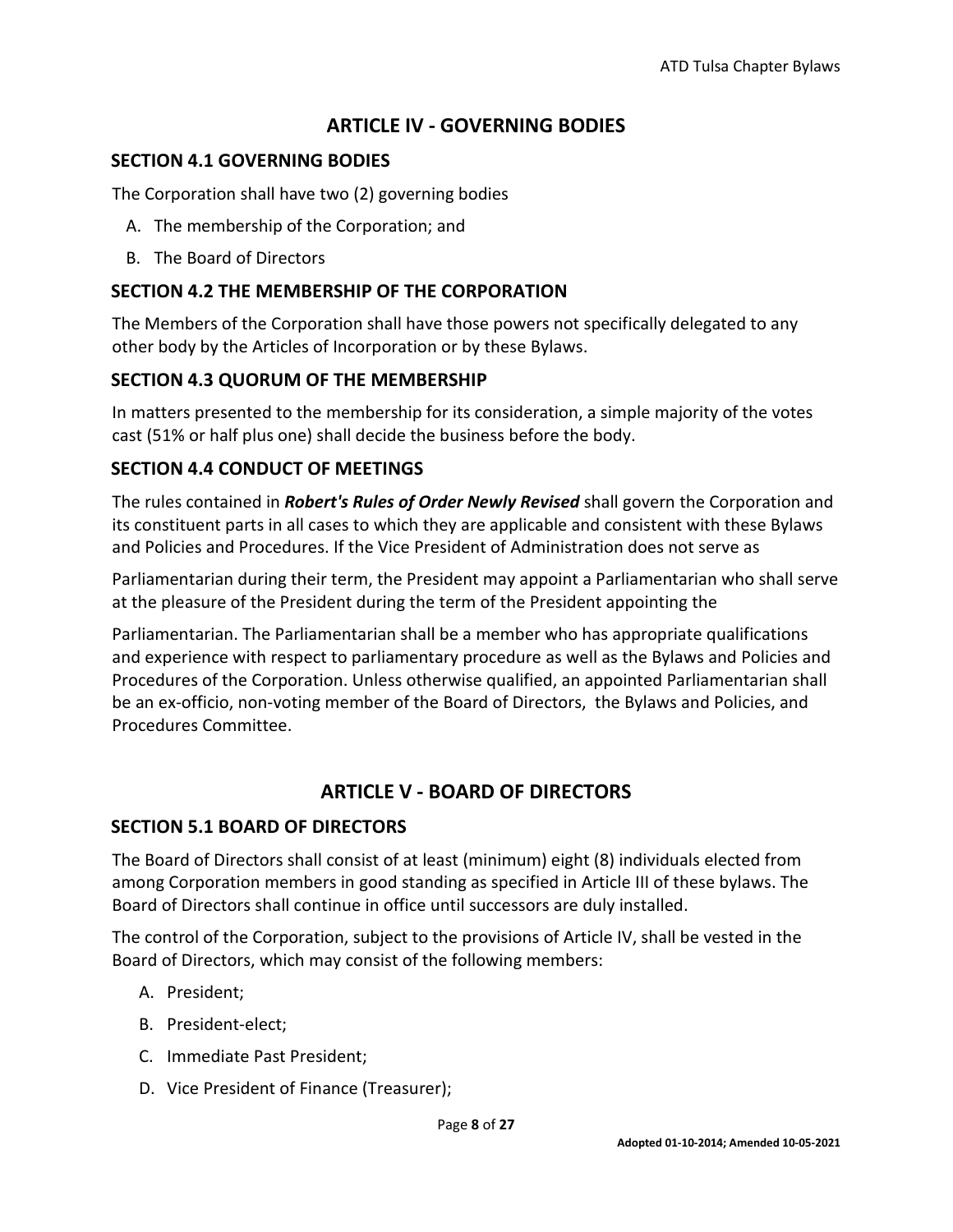- E. Vice President of Administration (Secretary);
- F. Vice President of Membership;
- G. Vice President of Communications;
- H. Vice President of Accommodations;
- I. Vice President of Programming;
- J. Vice President of Special Interest Groups;
- K. All elected At-Large Directors (should there be any);
- L. The professional staff or a representative of the Corporation's management company, if such a position exists (Non-Voting, Ex-Officio);
- M. All appointed and/or non-voting members of the Board of Directors.
- N. All members of the Corporation's Board of Directors shall be Individual Members of the Corporation, except the professional staff or a representative of the Corporation's management company, if such a position exists.
- O. Among the duties of the Board of Directors shall be to:
	- 1. Establish policy for the operation of the Corporation,
	- 2. Determine and approve the annual strategic plan and annual budget
	- 3. Provide for the annual financial review of Corporation records,
	- 4. Approve categories of membership,
	- 5. Authorize committees of the Corporation,
	- 6. Operate in accordance with the Chapter Affiliation Agreement with ATD and within the ATD Chapter Affiliation Requirements (CARE).
	- 7. Counsel the President.
	- 8. Fill vacancies occurring on the Board of Directors, except the President-Elect.
		- a. Any vacancy of the President-Elect position shall be filled by nominations from the Board of Directors and a vote of the membership.
	- 9. Perform other functions as appropriate for the Board of Directors.

# <span id="page-8-0"></span>**SECTION 5.2 BOARD MEETINGS**

A. The Board of Directors shall meet a minimum of nine (9) times a year at such times and places as the President of the Corporation may designate, or upon written request by no fewer than three (3) members of the Board of Directors, voting and non-voting: said request shall state the time for such meeting and such meeting shall be held at the most convenient location.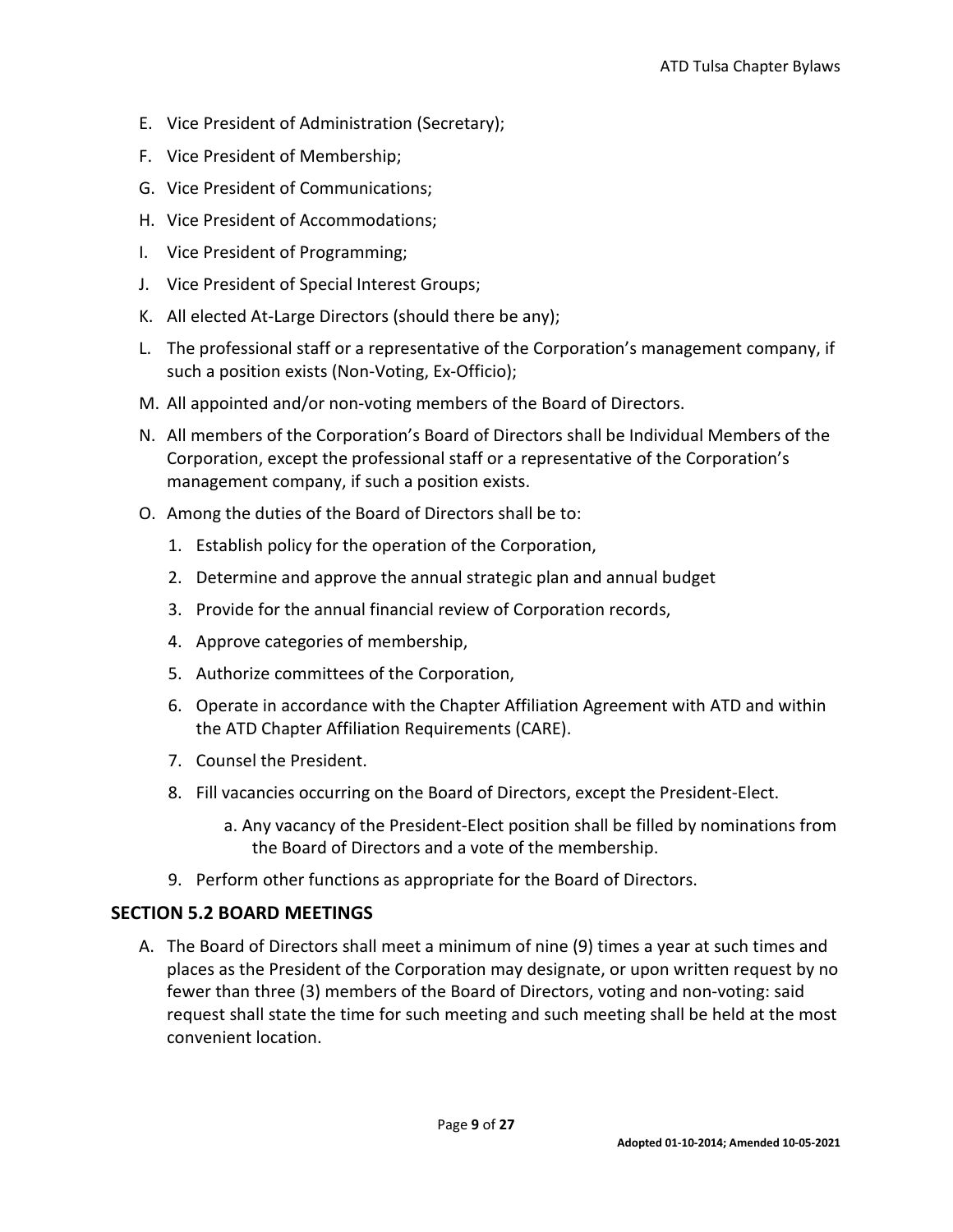- B. The Board of Directors shall meet at such times and places as it shall determine or upon call of the President or upon call by 51% or more of the voting members of Board of Directors.
- C. No official actions can be taken by the incoming Board of Directors prior to January 1 of their term of office.
- D. In the event of an emergency, a minimum of 51% of the voting members of Board of Directors may call for a Board Meeting with a minimum of 24 hours written notice to all Board Members and the Corporation Membership.
- E. Written notice of all Board of Directors meetings shall be sent to each member of the Board of Directors at least seven (7) days prior to such meeting.
- F. The date, time and location of each Board of Directors meeting shall be communicated to the Corporation Membership at least seven (7) days prior to such meeting.
- G. Meetings of the Board of Directors may be held virtually, by telecommunication device(s);
	- i. if all provisions of Section 5.2 C *OR* the provisions of *BOTH* 5.2 D and 5.2 E have been met, and if
	- ii. all Board Members constituting the quorum shall be able to hear and be heard by all other members of the Board of Directors present.
- H. A majority (51%) of the Board of Directors shall constitute a quorum. Any lesser number may adjourn from time to time until a quorum is present.
- I. Actions of the Board may be voted upon as governed by Roberts Rules of Order.
- J. Actions of the Board may be voted upon by written notice;
	- i. If a written resolution setting forth such action shall be delivered, via written notice, to all members of the Board of Directors. A period of seven (7) days is permitted for the return of the votes from the date of the receipt of the written notice, or if
	- ii. In the case of votes on statements of external policy, if a written resolution setting forth such action shall be sent by written notice and a thirty (30) day period is permitted for the return of votes from the date of the sending of the resolution. For votes by written notice to be considered valid, ballots must be returned by a majority of the members of the Board of Directors.

# <span id="page-9-0"></span>**SECTION 5.3 OFFICERS**

The officers of the Corporation shall be the President, the President-Elect, the Immediate Past President, and all Vice Presidents.

# <span id="page-9-1"></span>**SECTION 5.4 DUTIES AND RESPONSIBILITIES**

The duties and powers of the officers of the Corporation shall be such as are by general usage indicated by the title of the respective office, except as may otherwise be specified in these Bylaws.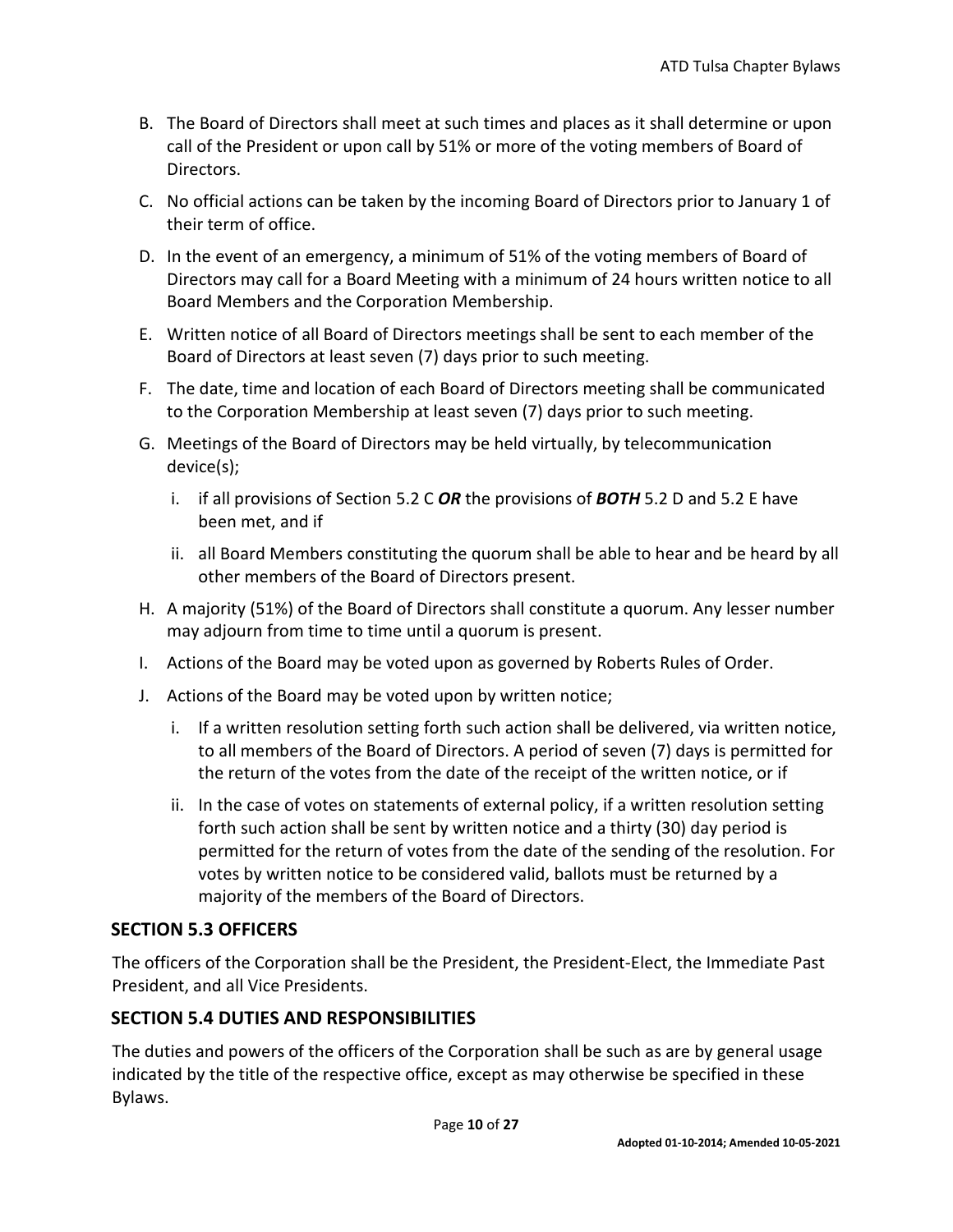# <span id="page-10-0"></span>**SECTION 5.5 REMOVAL OF BOARD MEMBERS**

The Board of Directors, by a two-thirds (2/3) vote (in accordance with Article V) of those casting votes, may remove any elected or appointed officer of the Corporation from office. Grounds for removal include two (2) unexcused absences in a calendar year from meetings of the Board of Directors or for other good cause shown as determined by the Board of Directors; provided, however, that such officer is given written notice at least one week prior to the date such removal is to be considered and after an opportunity to be heard by the Board of Directors.

# <span id="page-10-1"></span>**SECTION 5.6 VACANCY – VICE PRESIDENTS**

- A. If the office any Vice President shall become vacant, the President shall call a meeting of the Board of Directors within thirty (30) days of such vacancy. The Board of Directors shall meet and elect a successor. If the President is not available, the Board of Directors shall elect a chair for that meeting to vote to determine the acting President.
- B. The person elected to fill such vacancy for the remainder of the term shall be an Individual Member of the Corporation and shall have served or shall be serving as a member of the Corporation's Board of Directors. Past Presidents of the Corporation can be elected to fill such vacancies.
- C. In filling a vacancy for the office of Vice President, all persons with a vote on the Board of Directors shall be entitled to vote if present at the meeting. A majority of the votes cast by the Board of Directors shall be necessary to elect, and voting shall be by secret ballot. The vote shall be counted by two people.
- D. The Individual Member elected to the office of Vice President shall take office immediately upon election and shall serve the unexpired term of his or her predecessor or until a successor is elected and qualified.
- E. In the event that vacancies occur in the Board of Directors which preclude a quorum, the remaining members of the Board of Directors, voting or non-voting, shall, by majority vote, fill the vacancies on the Board of Directors. Such meeting shall be held no less than fifteen (15) days and no greater than thirty (30) days of such occurrence.

# <span id="page-10-2"></span>**SECTION 5.7 VACANCY - DIRECTORS**

- A. If the office of an At-Large Director shall become vacant, the President shall call a meeting of the Board of Directors within thirty (30) days of such vacancy. The Board of Directors shall meet and elect a successor. If the President is not available, the Board of Directors shall elect a chair for that meeting to vote to determine the acting President.
- B. The person elected to fill such vacancy for the remainder of the term shall be an Individual Member of the Corporation and shall have served or shall be serving as a member of the Corporation's Board of Directors. Past Presidents of the Corporation can be elected to fill such vacancies.
- C. In filling a vacancy for the office of an At-Large Director, all persons with a vote on the Board of Directors shall be entitled to vote if present at the meeting. A majority of the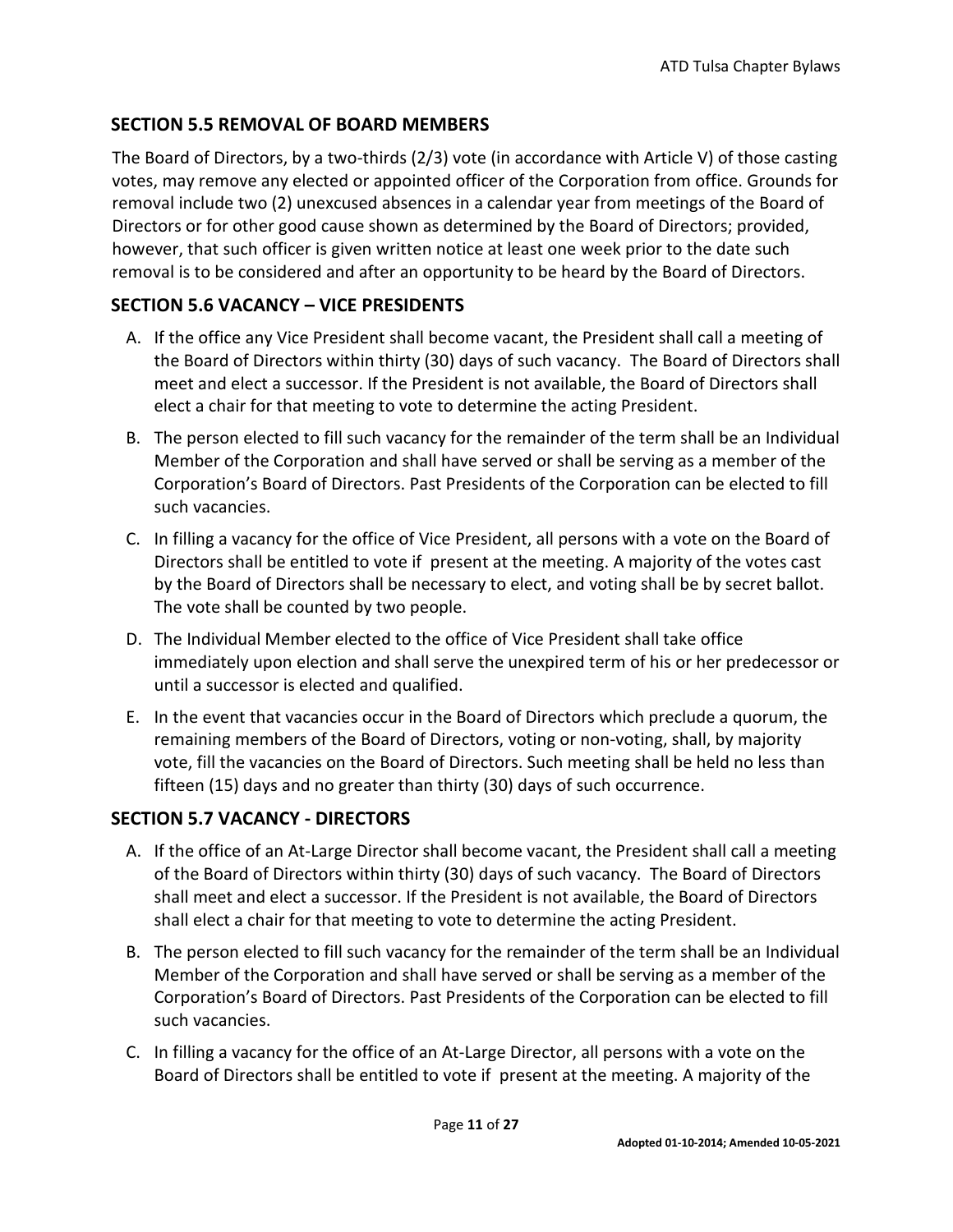votes cast by the Board of Directors shall be necessary to elect, and voting shall be by secret ballot. The vote shall be counted by two people.

D. The Individual Member elected to the office of an At-Large Director shall take office immediately upon election and shall serve the unexpired term of his or her predecessor or until a successor is elected and qualified.

In the event that vacancies occur in the Board of Directors which preclude a quorum, the remaining members of the Board of Directors, voting or non-voting, shall, by majority vote, fill the vacancies on the Board of Directors. Such meeting shall be held no less than fifteen (15) days and no greater than thirty (30) days of such occurrence.

#### <span id="page-11-0"></span>**SECTION 5.8 DUTIES AND RESPONSIBILITIES**

- A. The Board of Directors shall have power over the fiscal affairs of the Corporation under the limitations of the budget except as such power may be specifically delegated to any other body or subdivision of the Corporation.
- B. The Board of Directors shall serve as an advisory committee to the President and any paid administrator (if there is one) in matters concerning the administrative affairs of the Corporation.
- C. The Board of Directors, in addition to the powers and authorities expressly conferred upon it by these Bylaws and Policy and Procedures, may exercise all such powers and do such lawful acts and things as are not reserved or delegated by the Articles of Incorporation or by these Bylaws and Policy and Procedures to any other body or subdivision of the Corporation.

#### <span id="page-11-1"></span>**SECTION 5.9 BYLAWS & POLICIES COMMITTEE**

There shall be a Bylaws & Policies Committee, which shall consist of the Immediate Past

President, the President, and three members of the Board of Directors appointed by the

President. The Bylaws & Policies Committee shall be responsible for reviewing the Bylaws and Policies of the Corporation and for recommending proposed changes to the Bylaws and Policies of the Corporation.

# **ARTICLE VI - ELECTIONS**

#### <span id="page-11-3"></span><span id="page-11-2"></span>**SECTION 6.1 NOMINATIONS**

- A. Not less than ninety (90) days before the ATD Chapter Leaders Conference (ALC), under the direction of the President, written notice shall be provided to all Corporation Members that nominations are being accepted for the following offices:
	- 1) President-elect;
	- 2) Vice Presidents, as determined necessary by the Board of Directors, and as described herein;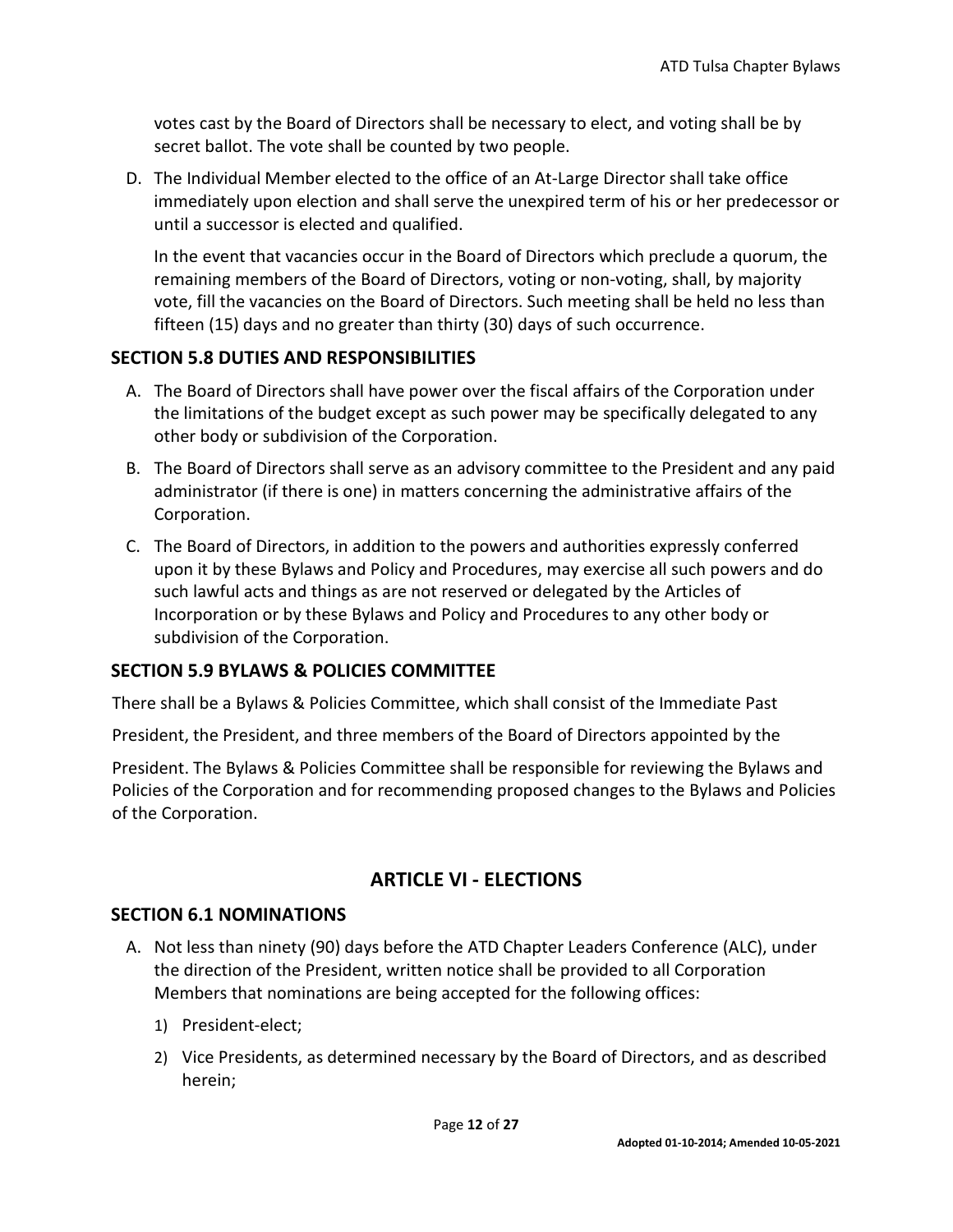- 3) At-Large Directors (if it is deemed by the Board of Directors that such positions are needed)
- B. Written nominations must be received by the Corporation Vice President of Administration at least forty-five (45) days before the ATD Chapter Leaders Conference (ALC).
- C. In the event that less than two (2) candidates for any office shall be properly submitted, as herein provided, to the Elections Committee, then as to such office, the provision for nominations thirty (30) days in advance of the Election shall be waived and proposals for such office shall be received up to an hour to be fixed by the Board of Directors.

#### <span id="page-12-0"></span>**SECTION 6.2 ELECTIONS COMMITTEE**

There shall be an Elections Committee of five (5) Individual Members who shall be appointed by the President and confirmed by a majority of the Board of Directors from a list of nominees submitted by the Board of Directors. A person to be appointed to the Elections Committee must have attended no less than four (4) monthly meetings in the preceding twelve (12) months prior to nomination to the Elections Committee. The President shall appoint a chair and secretary of the committee from its membership. All vacancies shall be filled in the same manner as prescribed for appointment.

#### <span id="page-12-1"></span>**SECTION 6.3 DUTIES AND RESPONSIBILITIES**

- A. The Elections Committee shall consider only those members for the various offices who are so recommended.
- B. The Elections Committee shall examine the qualifications and place in nomination the names of all eligible candidates for the office of President-Elect; and for other board offices as described in these bylaws.
- C. The Elections Committee shall verify that it has received and reviewed the statement of acknowledgement of nomination, and attestation of compliance with all rules and regulations from each candidate for every office, as described in SECTION 6.5 below.
- D. The Elections Committee shall be responsible for verifying that any candidate for President-Elect shall have attended six (6) or more of the previous twelve (12) ATD Tulsa Chapter meetings.
- E. The Elections Committee shall have the duty of formulating and publishing regulations to the elections rules, interpreting and enforcing such regulations and the elections rules, including regulations adopted by the Board of Directors.

# <span id="page-12-2"></span>**SECTION 6.4 ELECTION RULES**

Rules and regulations adopted by the Board of Directors for the conduct of the election shall be published and distributed to each member of the Board of Directors not later than ten (10) days following the adjournment of the meeting at which they were adopted. Regulations by the Elections Committee shall be forthwith published and distributed to each member of the Board of Directors.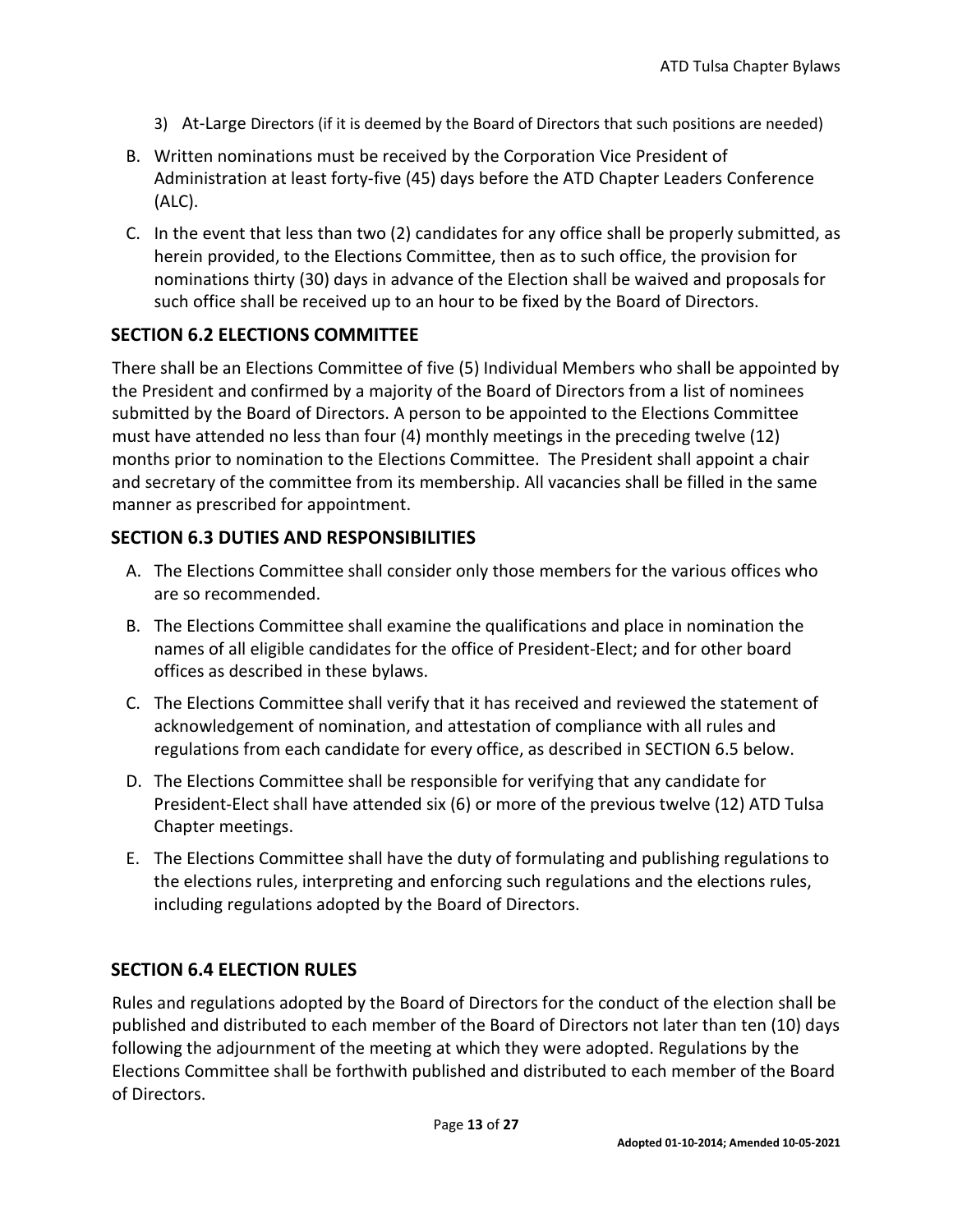# <span id="page-13-0"></span>**SECTION 6.5 ELECTION RULES INFORMATION**

- A. Every candidate for the elective offices of the Corporation shall submit to the Elections Committee a statement acknowledging that the candidate has been nominated for one or more specific office.
- B. No candidate for any elective office shall be considered as eligible for office until such candidate submits to the Elections Committee a statement, signed and sworn to by the candidate, attesting that the candidate complied with all rules and regulations.

#### <span id="page-13-1"></span>**SECTION 6.6 MISCELLANEOUS**

- A. It shall be considered improper for any person, organization or association to publish or distribute, or cause to be published or distributed, any written matter or statement in any form whatever concerning any candidate, prospective candidate or elected official unless such matter or statement shall have plainly inscribed thereon the name and address of each person and of each association or organization responsible for its content, origin, publication or distribution.
- B. Before any Individual Member shall be permitted to vote in any election, their status as a member-in-good-standing must be verified by the Credentials Committee.
- C. The Elections Committee shall have the power to interpret these rules and all regulations there under in such manner as will best effectuate the expressed purpose and intent of these rules.

#### <span id="page-13-2"></span>**SECTION 6.7 CREDENTIALS COMMITTEE**

- A. The Board of Directors shall appoint a three (3) member Credentials Committee prior to any and all decisions that come before the Membership for a vote. At least one member of the Credentials Committee must be a current Board Member.
- B. The Credentials Committee shall verify and validate the Members in Good Standing prior to any decision that shall be voted upon.
- C. The Credentials Committee shall report to the Membership, prior to any vote being taken, the number of Members in Good Standing eligible to vote.

#### <span id="page-13-3"></span>**SECTION 6.8 SANCTIONS**

- A. If any Individual Member, candidate or campaign manager, organization or other person shall, with the knowledge and acquiescence of such candidate, violate any provisions of these Bylaws, the Corporation's Policy and Procedures, or the election rules and regulations, the candidate shall forfeit the right to be elected to the office to which the candidate is nominated. The disqualification of any candidate determined by the Elections Committee may be appealed to the Board of Directors, the decision of which shall be final.
- B. The Elections Committee shall rigidly enforce all Bylaws, Policy and Procedures, and election rules and regulations concerning the election.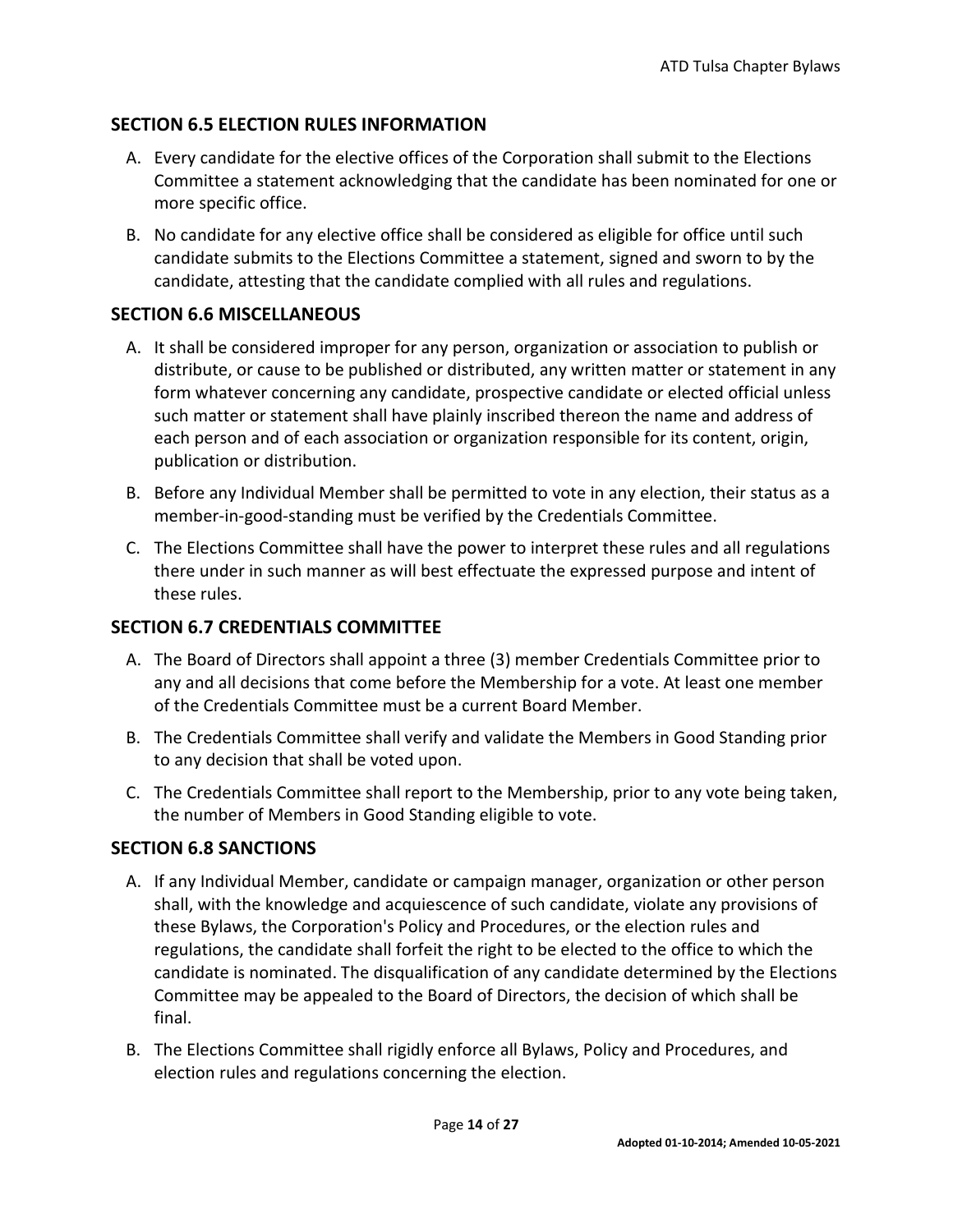#### <span id="page-14-0"></span>**SECTION 6.9 VOTING RULES**

- A. During the election for Members of the Board of Directors, the candidate who receives the majority of the votes cast (51% or half plus one) for each office shall be declared the winner.
- B. In the event that two or more candidates for the same office receive an equal number of the votes cast, a run-off election between these candidates shall be held within 30 days of the certification of election results. The same procedures shall be followed as prescribed by the bylaws.

# **ARTICLE VII PRESIDENT**

# <span id="page-14-2"></span><span id="page-14-1"></span>**SECTION 7.1 DUTIES AND RESPONSIBILITIES**

- A. The Corporation shall have a President who shall have served the immediately preceding term as President-Elect, or, in the absence of a qualified President-Elect, who shall be elected by a majority of the votes cast. The President shall be an Individual Member of the Corporation who has served a full term as a member of the Board of Directors of the Corporation. The President shall not have served a full term as President during the preceding year before the commencement of the term.
- B. The President, or designee, shall preside at all meetings of the Corporation, and the President shall be an ex-officio member of all regular and special committees.
- C. The President may require officers and directors to make regular or special reports at such time as the President may prescribe. Subject to the approval of the Board of Directors, the President shall annually appoint the standing and special committees or sub-committees of the Corporation.
- D. The President shall be responsible for the affairs of the Corporation and, with the assistance of the Board of Directors, shall execute and administer the Policy and Procedures of the Corporation as established by the members of the Corporation, or the Board of Directors.
- E. The enhancement of the Corporation's image shall be the direct responsibility of the President. The President shall address other organizations, Workplace Learning and Performance issues, and directions of the organization as a task of his or her tenure.
- F. During December of each year, the President, along with the Board of Directors, shall develop a report containing, but not limited to: membership numbers; financial performance; and progress toward annual goals.
- G. The President shall not take actions, expend funds, and incur expenses contrary to the purpose of the Corporation, as may be modified from time to time by the Board of Directors. The Treasurer is responsible for reporting any failure to comply with this provision to the Board of Directors at its next meeting and for protecting the budget. Noncompliance of reporting a violation is grounds for dismissal of the Treasurer.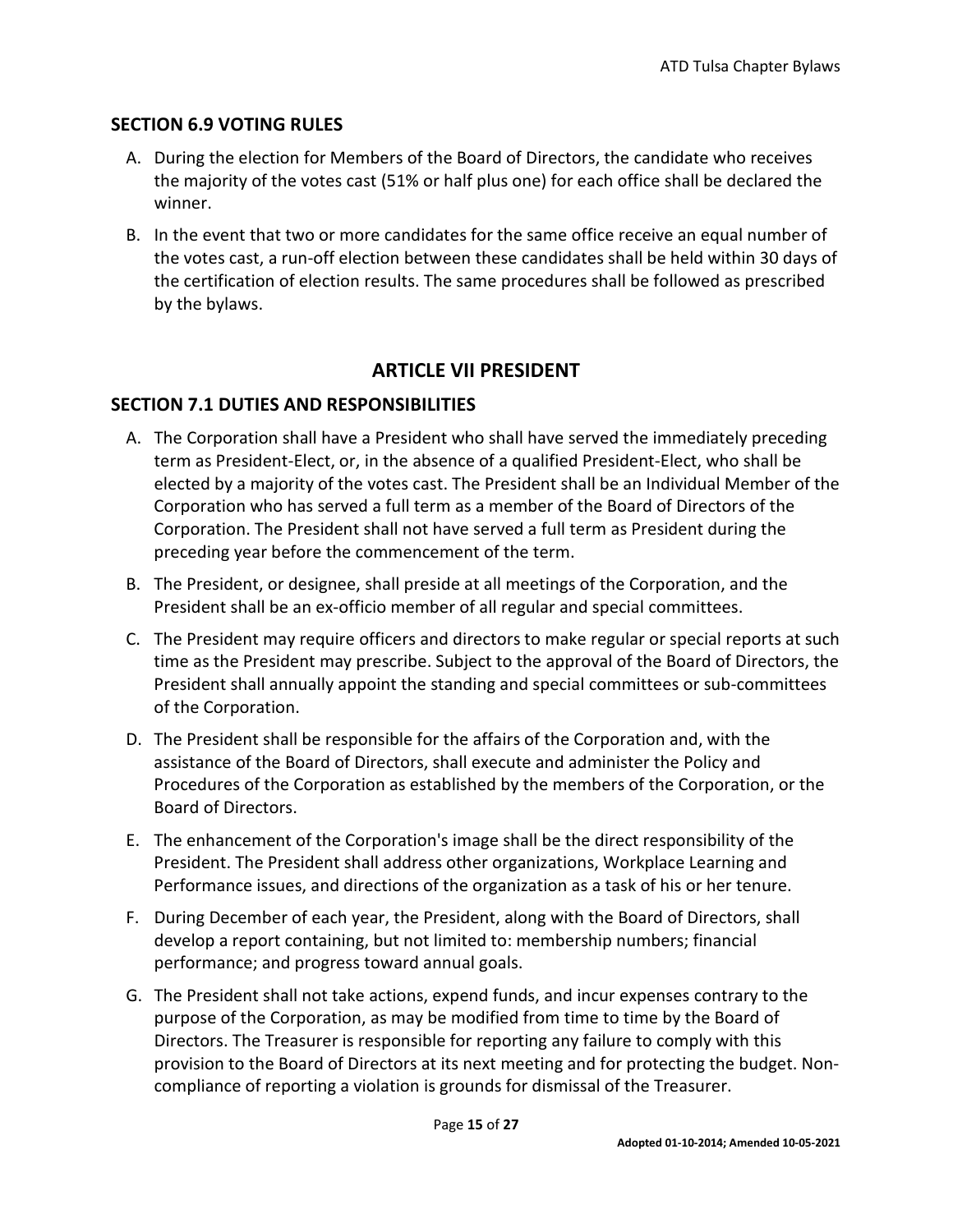- H. The President shall be responsible for the orientation and training of all members of the Board of Directors.
- I. Quarterly reports, on the status of attainment of the long-range goals as they relate to the current year and on the short-range implementation strategies previously adopted, shall be given by the President to the Board of Directors.
- J. The President shall ensure that the Chapter Affiliation Requirements (CARE) are addressed in the Corporation's annual plan and that Corporation maintain CARE compliance each year.
- K. As the chief executive officer of the Corporation, the President is responsible for managing the Corporation in accordance with these bylaws and the laws of the State of Oklahoma.
- L. The President presides at and sets the agenda for meetings of the Board of Directors, and membership meetings, and oversees the management of the Corporation. M. The President represents the Corporation to ATD.

N. The term of the President shall be January 1 to December 31.

#### <span id="page-15-0"></span>**SECTION 7.2 VACANCY**

- A. If the office of President shall become vacant, the Immediate Past President shall serve as Acting President. The Acting President shall call a meeting of the Board of Directors within thirty (30) days of such vacancy. The Board of Directors shall meet and elect a successor. If the Immediate Past President is not available, the Board of Directors shall elect a chair for that meeting to vote to determine the acting President.
- B. The person elected to fill such vacancy for the remainder of the term shall be an Individual Member of the Corporation and may have served or may be serving as a member of the Corporation's Board of Directors. Past Presidents of the Corporation shall not be elected to fill such vacancies.
- C. In filling a vacancy for the office of President, all persons with a vote on the Board of Directors shall be entitled to vote if present at the meeting. A majority of the votes cast by the Board of Directors shall be necessary to elect, and voting shall be by secret ballot. The vote shall be counted by two people.
- D. The Individual Member elected to the office of President shall take office immediately upon election and shall serve the unexpired term of his or her predecessor or until a successor is elected and qualified.
- E. In the event that vacancies occur in the Board of Directors which preclude a quorum, the remaining members of the Board of Directors, voting or non-voting, shall, by majority vote, fill the vacancies on the Board of Directors. Such meeting shall be held no less than fifteen (15) days and no greater than thirty (30) days of such occurrence.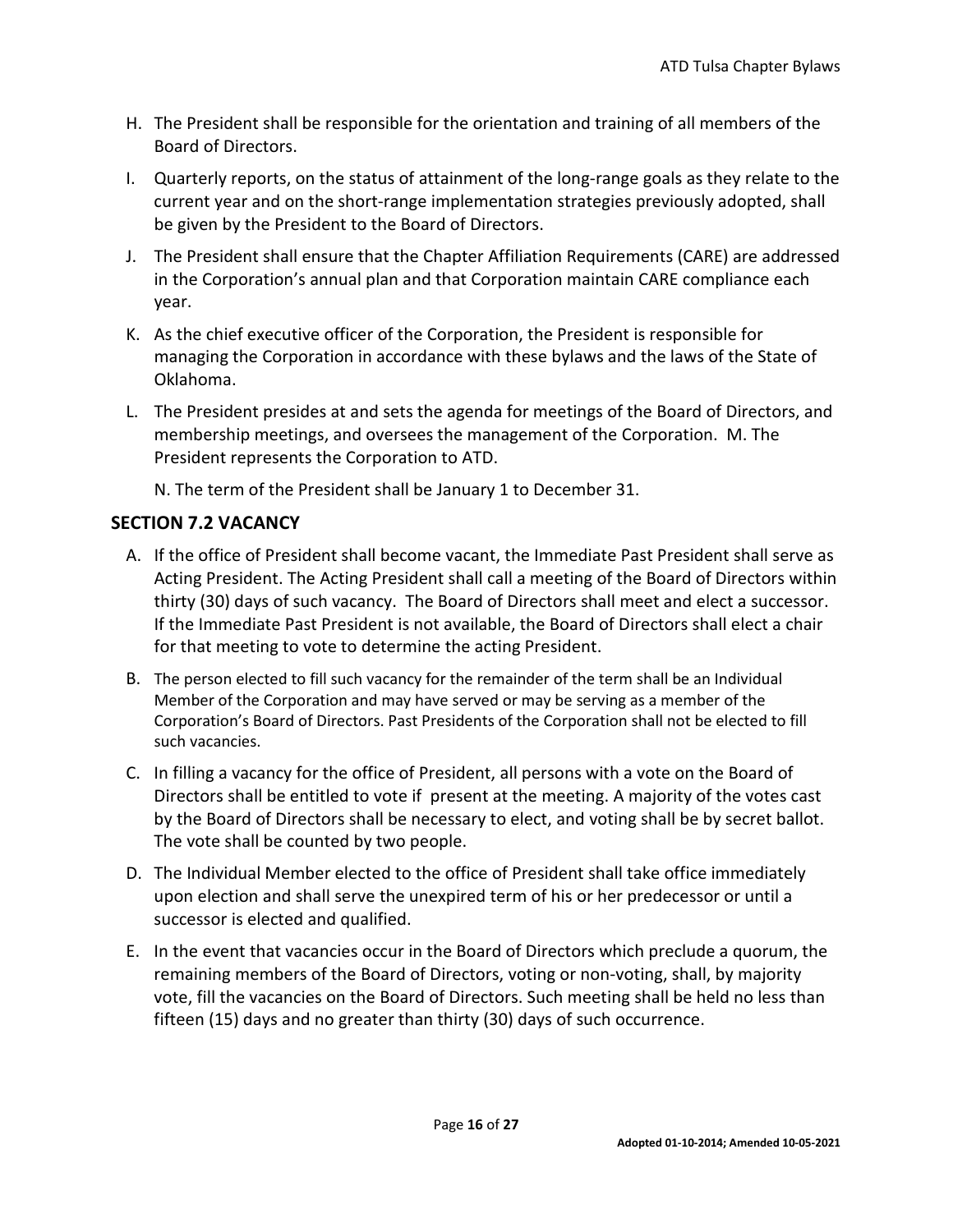# **ARTICLE VIII PRESIDENT-ELECT**

#### <span id="page-16-1"></span><span id="page-16-0"></span>**SECTION 8.1 ELIGBILITY**

- A. To be considered eligible for nomination, the individual must be a member-in-goodstanding;
- B. And, the individual must have attended at least six (6) of the previous twelve (12) chapter meetings.
- C. These eligibility requirements shall be verified by the Elections Committee and reported to the membership.

#### <span id="page-16-2"></span>**SECTION 8.2 DUTIES AND RESPONSIBILITIES**

- A. The President-Elect acts for the President in the President's absence.
- B. The President-Elect facilitates planning in preparation for term as President
- C. The term of the President-Elect shall be January 1 to December 31.
- D. The President-Elect fulfills other duties as requested by the President.

#### <span id="page-16-3"></span>**SECTION 8.3 VACANCY**

- A. If the office of President-Elect shall become vacant, the President shall call a meeting of the Board of Directors within thirty (30) days of such vacancy. The Board of Directors shall meet and elect a successor. If the President is not available, the Board of Directors shall elect a chair for that meeting to vote to determine the acting President.
- B. The person elected to fill such vacancy for the remainder of the term shall be an Individual Member of the Corporation and shall have served or shall be serving as a member of the Corporation's Board of Directors. Past Presidents of the Corporation shall not be elected to fill such vacancies.
- C. In filling a vacancy for the office of President-Elect, all persons with a vote on the Board of Directors shall be entitled to vote if present at the meeting. A majority of the votes cast by the Board of Directors shall be necessary to elect, and voting shall be by secret ballot. The vote shall be counted by two people.
- D. The Individual Member elected to the office of President-Elect shall take office immediately upon election and shall serve the unexpired term of his or her predecessor or until a successor is elected and qualified.
- E. In the event that vacancies occur in the Board of Directors which preclude a quorum, the remaining members of the Board of Directors, voting or non-voting, shall, by majority vote, fill the vacancies on the Board of Directors. Such meeting shall be held no less than fifteen (15) days and no greater than thirty (30) days of such occurrence.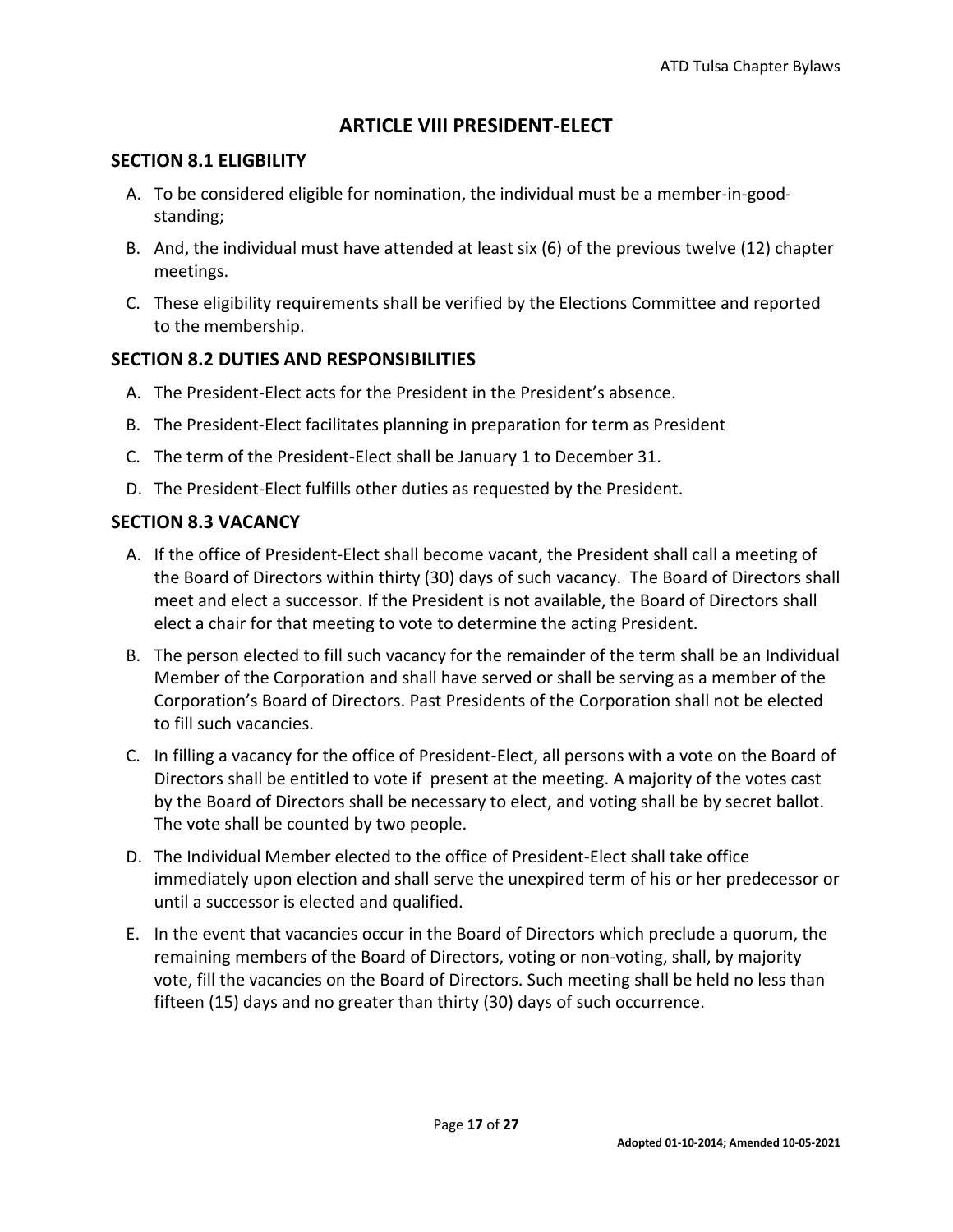# **ARTICLE IX IMMEDIATE PAST PRESIDENT**

#### <span id="page-17-1"></span><span id="page-17-0"></span>**SECTION 9.1 DUTIES AND RESPONSIBILITIES**

- A. The Immediate Past President advises the President and Board of Directors.
- B. The Immediate Past President shall manage the Corporation's annual submission of Chapter Affiliation Requirements (CARE) to ATD.
- C. The Immediate Past President shall provide guidance and training for the Board of Directors regarding Chapter Affiliation Requirements (CARE) planning, reporting, and submission.
- D. The Immediate Past President shall provide quarterly Chapter Affiliation Requirements (CARE) reports to the Board of Directors.
- E. The term of the Immediate Past President shall be January 1 to December 31.

# <span id="page-17-2"></span>**SECTION 9.2 VACANCY**

- A. If the office of Immediate Past President shall become vacant, the President shall call a meeting of the Board of Directors within thirty (30) days of such vacancy. The Board of Directors shall meet and elect a successor. If the President is not available, the Board of Directors shall elect a chair for that meeting to vote to determine the acting President.
- B. The person elected to fill such vacancy for the remainder of the term shall be an Individual Member of the Corporation and shall have served or shall be serving as a member of the Corporation's Board of Directors. Past Presidents of the Corporation can be elected to fill such vacancies.
- C. In filling a vacancy for the office of Immediate Past President, all persons with a vote on the Board of Directors shall be entitled to vote if present at the meeting. A majority of the votes cast by the Board of Directors shall be necessary to elect, and voting shall be by secret ballot. The vote shall be counted by two people.
- D. The Individual Member elected to the office of Immediate Past President shall take office immediately upon election and shall serve the unexpired term of his or her predecessor or until a successor is elected and qualified.
- E. In the event that vacancies occur in the Board of Directors which preclude a quorum, the remaining members of the Board of Directors, voting or non-voting, shall, by majority vote, fill the vacancies on the Board of Directors. Such meeting shall be held no less than fifteen (15) days and no greater than thirty (30) days of such occurrence.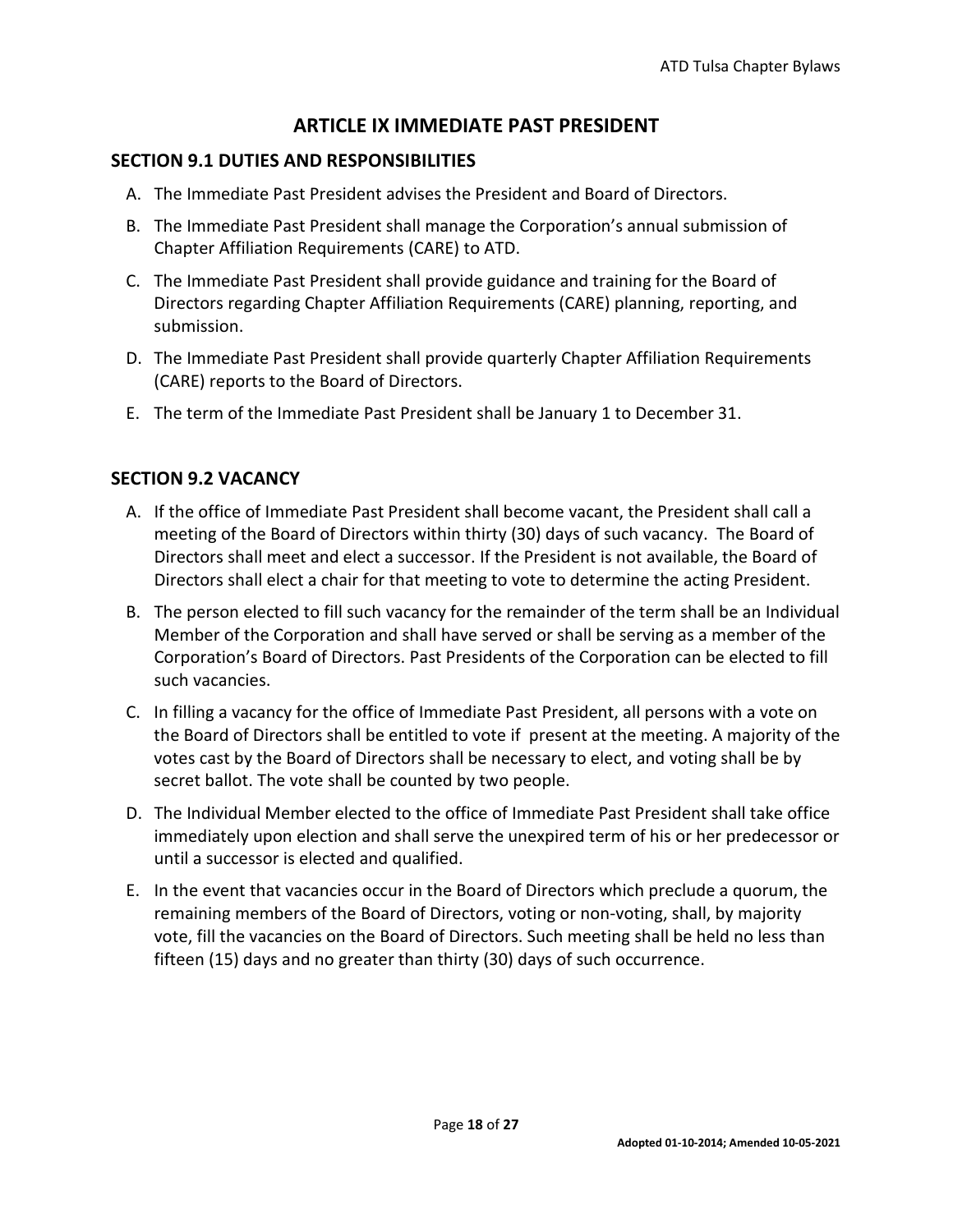# **ARTICLE X VICE PRESIDENT OF FINANCE**

# <span id="page-18-1"></span><span id="page-18-0"></span>**SECTION 10.1 DUTIES AND RESPONSIBILITIES**

- A. The Vice President of Finance (Treasurer) shall create and submit an annual budget for review and approval by the Board of Directors.
- B. The Vice President of Finance shall report on the financial condition of the chapter at meetings of the board and at other times when called upon by the President.
- C. The Vice President of Finance causes all dues and assessments to be collected.
- D. The Vice President of Finance shall be responsible for secure handling of funds; of cashin/cash-out; and timely depositing of funds to the Corporation's account(s).
- E. The Vice President of Finance makes all disbursements and keeps financial records for the Corporation.
- F. Upon retirement from office or upon request by the Board of Directors, the Vice President of Finance shall submit the financial records for annual audit.
- G. The Vice President of Finance shall be responsible for timely filing of annual tax returns.
- H. The term of the Vice President of Finance shall be January 1 to December 31.
- I. The Vice President of Finance fulfills other duties as requested by the President.

# **ARTICLE XI VICE PRESIDENT OF ADMINISTRATION**

# <span id="page-18-3"></span><span id="page-18-2"></span>**SECTION 11.1 DUTIES AND RESPONSIBILITIES**

- A. The Vice President of Administration (Secretary) shall cause minutes of all Membership Business Meetings of the Corporation to be recorded in writing.
- B. The Vice President of Administration shall cause minutes of all Board of Directors meetings of the Corporation to be recorded in writing.
- C. The Vice President of Administration shall maintain policy and procedure manuals of the Corporation
- D. The Vice President of Administration shall serve as Corporation archivist.
- E. The Vice President of Administration shall maintain incorporation status, including reporting as required, with the State of Oklahoma.
- F. The Vice President of Administration shall maintain and protect all Trademarks and Copyrights of the Corporation.
- G. The Vice President of Administration shall cause the Corporation to secure and renew

General Liability insurance coverage for the Corporation, and secure and renew Directors and Officers Liability insurance coverage for the Corporation on an annual basis.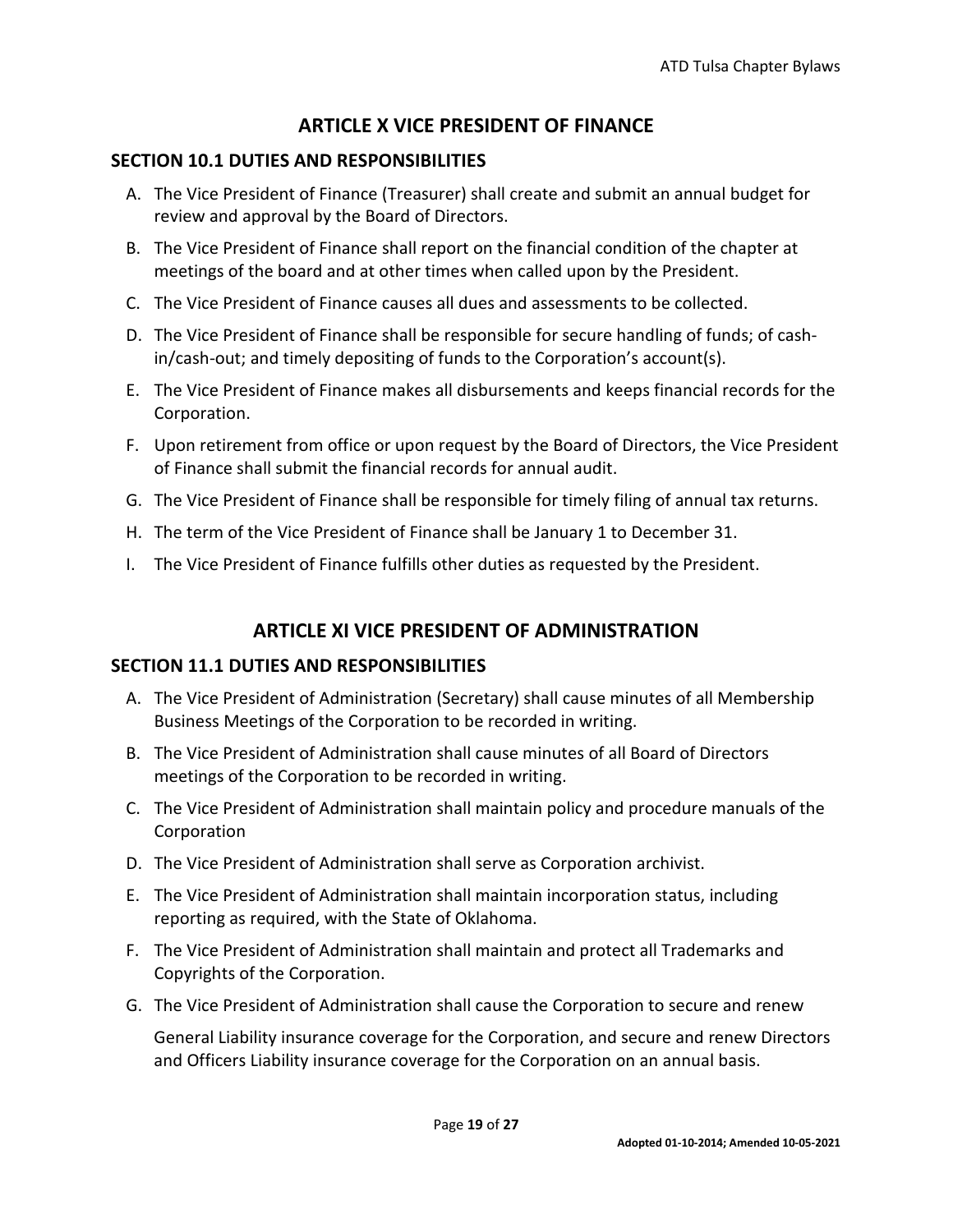- H. The Vice President of Administration shall serve as Parliamentarian, or shall appoint a Parliamentarian to serve during their term.
- I. The Vice President of Administration shall renew and keep current the Corporation's Post Office Box.
- J. The Vice President of Administration shall collect mail from the Corporation's Post Office Box prior to all meetings of the Board of Directors and/or the Membership.
- K. The term of the Vice President of Administration shall be January 1 to December 31.
- L. The Vice President of Administration shall fulfill other duties as requested by the President.

# **ARTICLE XII VICE PRESIDENT OF MEMBERSHIP**

#### <span id="page-19-1"></span><span id="page-19-0"></span>**SECTION 12.1 DUTIES AND RESPONSIBILITIES.**

- A. The Vice President of Membership shall promote joint membership and associate membership.
- B. The Vice President of Membership shall maintain accurate membership records.
- C. The Vice President of Membership shall provide orientation for new members.
- D. The Vice President of Membership shall publish an annual membership directory.
- E. The Vice President of Membership shall be responsible to implement an annual member survey, and to report results of the survey to the Board of Directors and to the members.
- F. The term of the Vice President of Membership shall be January 1 to December 31.
- G. The Vice President of Membership fulfills other duties as requested by the President.

# **ARTICLE XIII VICE PRESIDENT OF COMMUNICATIONS**

# <span id="page-19-3"></span><span id="page-19-2"></span>**SECTION 13.1 DUTIES AND RESPONSIBILITIES.**

- A. The Vice President of Communications shall be responsible for creating and implementing an annual Communications plan.
- B. The Vice President of Communications shall be responsible for managing and updating the chapter web site.
- C. The Vice President of Communications shall be responsible for sending electronic communications to members and other targeted recipients.
- D. The Vice President of Communications fulfills other duties as requested by the President.
- E. The Vice President of Communications shall be responsible for managing social media, including, but not limited to LinkedIn, Twitter, Facebook, and YouTube.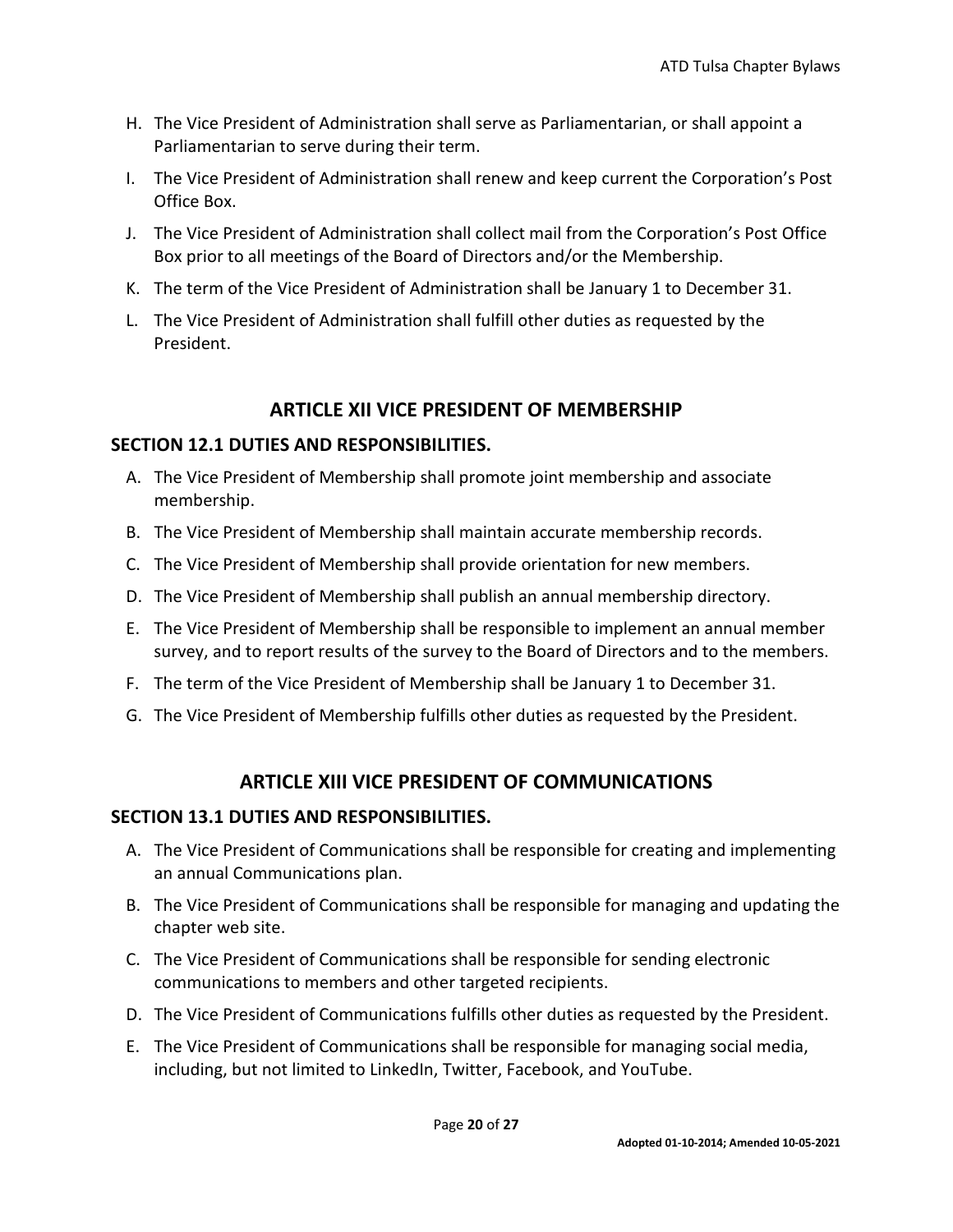- F. The Vice President of Communications shall be responsible for securing images and content related to the Workplace Learning and Performance Profession, and using said images and content to provide information of value to the Corporation's members.
- G. The term of the Vice President of Communications shall be January 1 to December 31.

#### **ARTICLE XIV VICE PRESIDENT OF ACCOMMODATIONS**

#### <span id="page-20-1"></span><span id="page-20-0"></span>**SECTION 14.1 DUTIES AND RESPONSIBILITIES.**

- A. The Vice President of Accommodations shall secure facilities for all meetings and events of the Corporation.
- B. The Vice President of Accommodations shall work closely with the Vice President of Programming, the Vice President of Finance, and the chair of Special Programs.
- C. The Vice President of Accommodations shall establish event registration cut-off deadline, and, if needed, provide guaranteed head counts and meal counts to each facility according to the agreed upon timeline.
- D. The Vice President of Accommodations shall be responsible for maintaining and providing up-to-date attendance lists for each event.
- E. The Vice President of Accommodations shall be responsible to provide staffing for event registration tables.
- F. The Vice President of Accommodations shall be responsible for providing participant nametags for each event.
- G. The Vice President of Accommodations shall be responsible for securing and audiovisual equipment needed for each specific meeting.
- H. The Vice President of Accommodations shall review event invoices and provided approved invoices to the Vice President of Finance for payment.
- I. The term of the Vice President of Accommodations shall be January 1 to December 31. J. The Vice President of Accommodations fulfills other duties as requested by the President.

#### **ARTICLE XV VICE PRESIDENT OF PROGRAMMING**

#### <span id="page-20-3"></span><span id="page-20-2"></span>**SECTION 15.1 DUTIES AND RESPONSIBILITIES.**

- A. The Vice President of Programming shall develop programming that aligns with the ATD Capability Model and the ATD Communities of Practice.
- B. The Vice President of Programming shall develop and implement monthly programs.
- C. The Vice President of Programming shall develop and implement at least ten (10) programs for monthly meetings of the membership.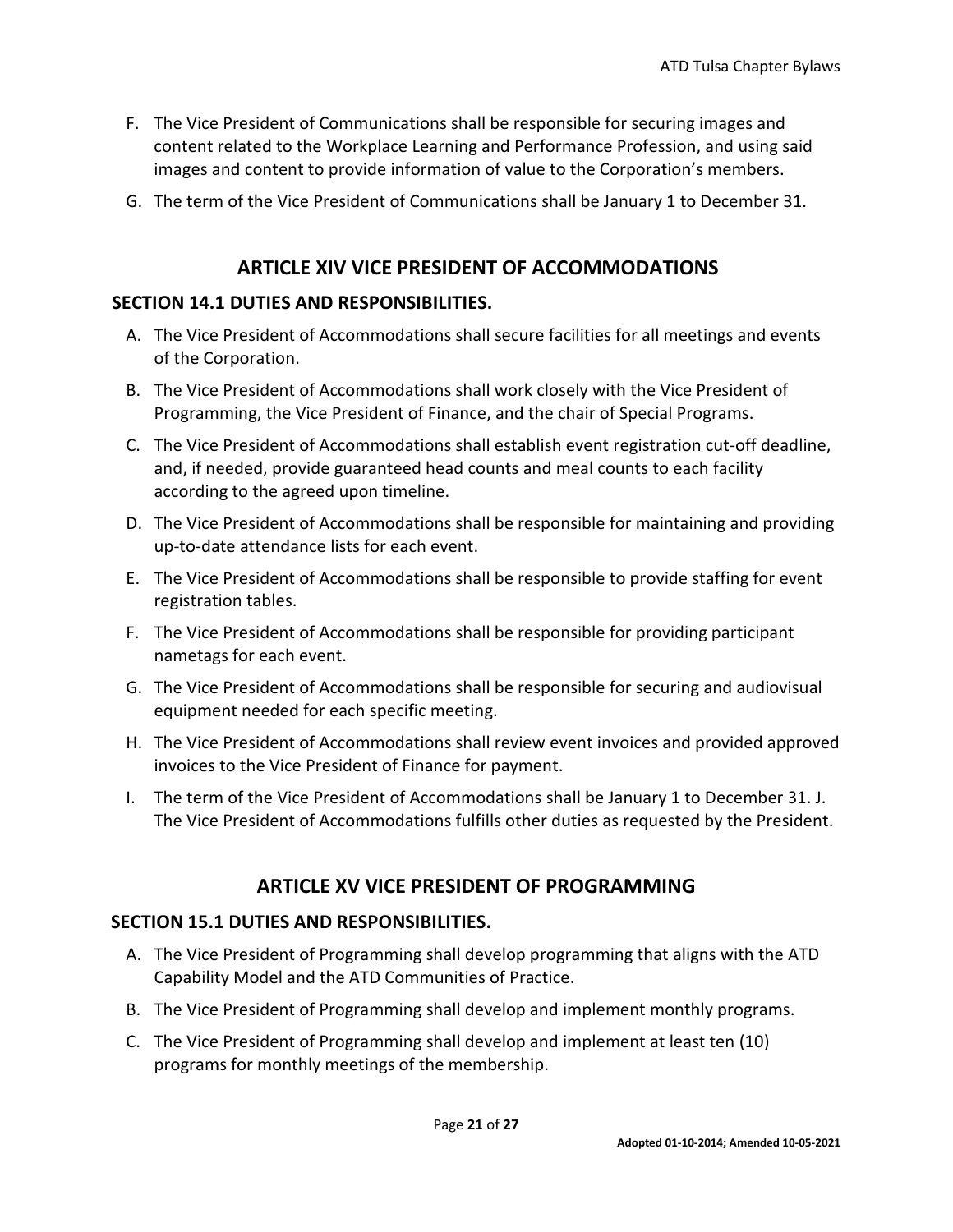- D. The Vice President of Programming shall secure "presenter agreements" from each presenter.
- E. The Vice President of Programming shall secure biographical information and marketing information for each presenter, and shall provide that information to the designated Vice President no less than 60 days prior to the presenters scheduled presentation date.
- F. The Vice President of Programming shall secure all equipment required by the presenter for monthly programs.
- G. The Vice President of Programming shall oversee all Special Programs / Events held during their term; and shall help plan future events.
- H. The Vice President of Programming shall implement a procedure to secure participant feedback for all sessions and shall report feedback to the Board of Directors.
- I. The term of the Vice President of Programming shall be January 1 to December 31.
- J. The Vice President of Programming fulfills other duties as requested by the President.

# **ARTICLE XVI VICE PRESIDENT OF SPECIAL INTEREST GROUPS**

#### <span id="page-21-1"></span><span id="page-21-0"></span>**SECTION 16.1 DUTIES AND RESPONSIBILITIES.**

- A. The Vice President of Special Interest Groups shall oversee all special interest groups (SIGs), including but not limited to: Student SIGS, Awards and Recognitions; Technology; Consultants; and others as may be deemed appropriate.
- B. The Vice President of Special Interest Groups shall oversee and coordinate geographic interest groups (GIGs), including but not limited to population areas in Northeast Oklahoma outside of the greater Tulsa area (e.g., Bartlesville, Muskogee, Stillwater, Tahlequah, etc.).
- C. The Vice President of Special Interest Groups shall work closely with the Vice President of Programming, and the Vice President of Accommodations.
- D. The term of the Vice President of Special Interest Groups shall be January 1 to December 31.
- E. The Vice President of Special Interest Groups fulfills other duties as requested by the President.

# **ARTICLE XVII AT-LARGE DIRECTORS**

#### <span id="page-21-3"></span><span id="page-21-2"></span>**SECTION 17.1 DEFINITION**

The Corporation may elect up to six (6) At-Large Directors who will serve a one-year term. At-Large Directors may succeed themselves, but may not serve more than 3 consecutive terms. At-Large Directors are voting members of the Executive Board.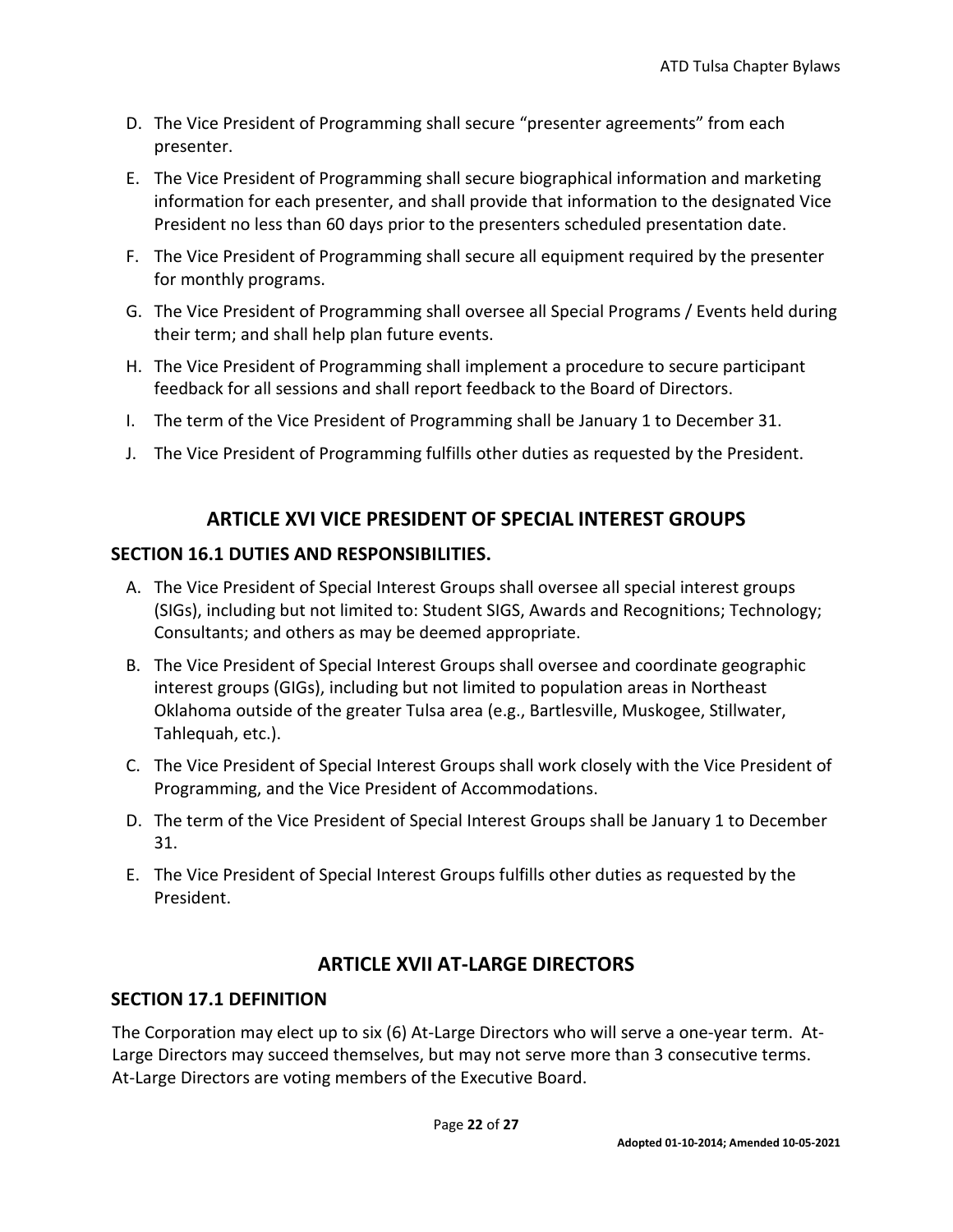# <span id="page-22-0"></span>**SECTION 17.2 DUTIES AND RESPONSIBILITIES**

- A. At-Large Directors may be elected to serve in roles such as Awards and Recognitions; Special Interest Groups; Geographic Interest Groups; Communities of Interest; or other areas based on the needs of the Corporation.
- B. At-Large Directors shall fulfill their assigned roles as defined by the Board of Directors.
- C. The term of the At-Large Directors shall be January 1 to December 31.
- D. At Large Directors shall provide advice and counsel to the Board of Directors and the President.

# **ARTICLE XVIII SPECIAL COMMITTEES**

#### <span id="page-22-2"></span><span id="page-22-1"></span>**SECTION 18.1 SPECIAL COMMITTEES**

The Board of Directors may create committees to assist them in their duties.

#### <span id="page-22-3"></span>**SECTION 18.2 MEMBERS OF SPECIAL COMMITTEES**

All members of special committees shall be members-in-good-standing of the Corporation.

#### <span id="page-22-4"></span>**SECTION 18.3 DURATION OF SPECIAL COMMITTEES**

Members of special committees serve for the duration of the President's term or on an ad hoc basis.

# <span id="page-22-5"></span>**SECTION 18.4 EXTENSION OF SPECIAL COMMITTEES**

The succeeding President may extend the term of special committee members.

# **ARTICLE XIX CORPORATION FUNDS**

#### <span id="page-22-7"></span><span id="page-22-6"></span>**SECTION 19.1 FINANCES**

- A. With the assistance of the Board of Directors, the Vice President of Finance shall prepare and present the budget for the next fiscal year to the Board of Directors for approval at its final Board of Directors Meeting that will occur in November or December of each year. The Board of Directors shall not recommend a deficit budget, nor shall the Board of Directors approve a deficit budget for the next fiscal year. In recommending the annual budget, the Board of Directors may include as income any and/or all surplus funds accumulated in prior years.
- B. The budget, when adopted, may be amended at any time by the Board of Directors.
- C. The Board of Directors shall be kept fully informed as to the financial condition and operation of the Corporation throughout the year by monthly budgetary reports, revisions to be footnoted.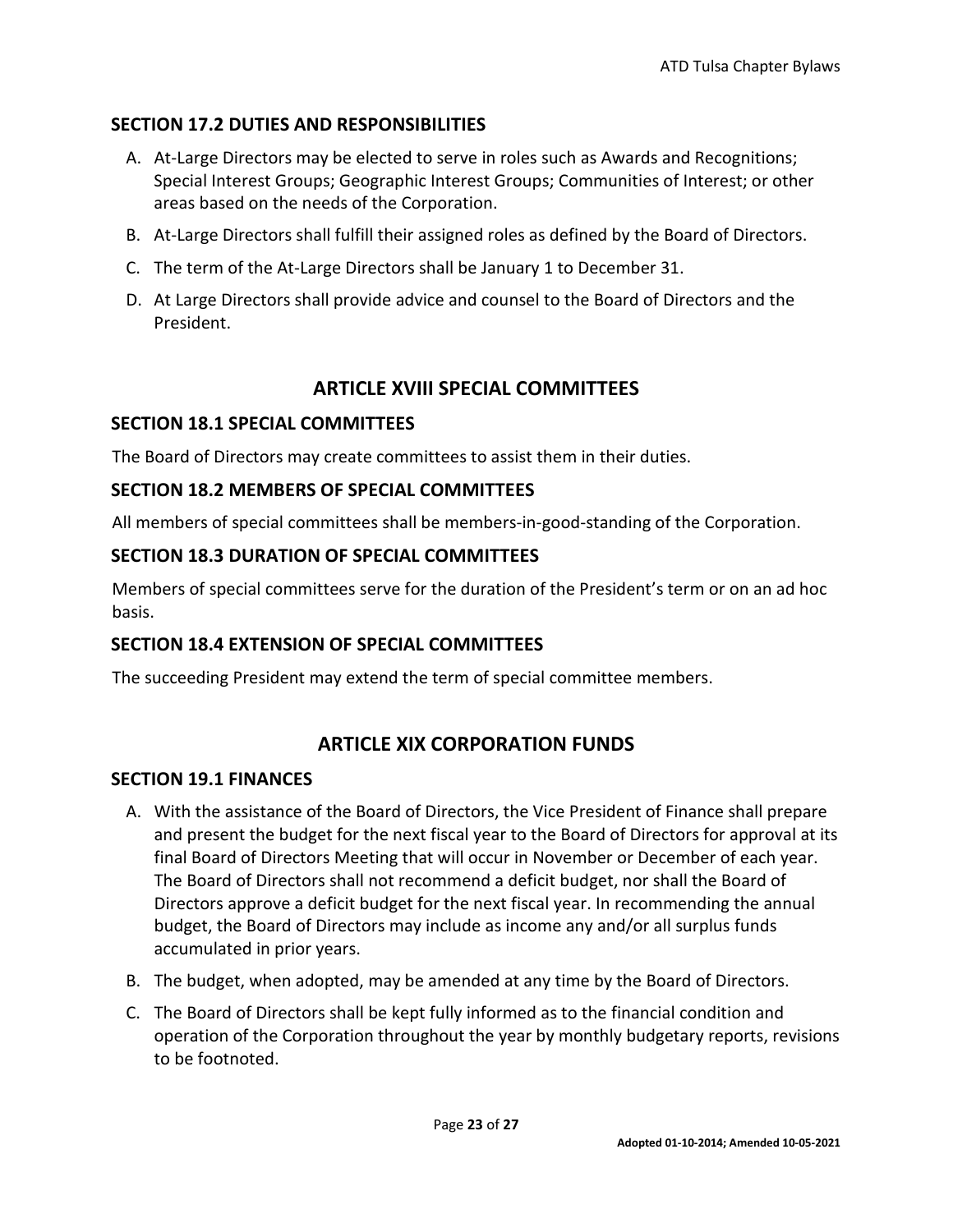D. In accordance with the CARE agreement, the Corporation shall ensure an annual internal or external financial review is completed by an individual or group not directly responsible for the management of the corporation's finances.

#### <span id="page-23-0"></span>**SECTION 19.2 DISBURSEMENT OF FUNDS AS A RESULT OF DISSOULUTION**

Should the Corporation be dissolved for any reason, upon dissolution of the Corporation, and after all of its liabilities and obligations have been paid, satisfied and discharged, or adequate provisions made therefore, all of the Corporation's remaining assets shall be distributed to one or more organizations that are organized and operated exclusively for charitable purposes within the meaning of sections  $501(c)(3)$  and  $170(c)(2)(B)$  of the Internal Revenue code of 1986, as amended.

# **ARTICLE XX INDEMNIFICATION**

#### <span id="page-23-2"></span><span id="page-23-1"></span>**SECTION 20.1 INDEMNIFICATION**

To the extent required by the Articles of Incorporation of the Corporation, the Corporation shall indemnify each of its directors, to the full extent allowed under applicable law, pursuant to the terms, conditions, restrictions and requirements set forth in applicable law, as amended from time to time, who was or is a party, or is threatened to be made a party, to any threatened, pending or completed action, suit or proceeding, whether civil, criminal, administrative, arbitrative or investigative, by reason of the fact that he is or was a director, officer, employee or agent of the Corporation, or is or was serving at the request of the Corporation as a director, officer, employee or agent of another corporation, partnership, joint venture, trust or other enterprise. The Corporation may indemnify any person, including without limitation, directors, officers, employees and agents of the Corporation, to the full extent allowed under applicable law, or any lesser amount, who was or is a party, or is threatened to be made a party, to any threatened, pending or completed action, suit or proceeding, whether civil, criminal, administrative, arbitrative or investigative, by reason of the fact that he is or was a director, officer, employee or agent of the Corporation, or is or was serving at the request of the Corporation as a director, officer, employee or agent of another corporation, partnership, joint venture, trust or other enterprise,

(i) pursuant to the terms, conditions, restrictions and requirements set forth in applicable law, as amended from time to time, with regard to directors and (ii) to the extent the Corporation could provide indemnification for a director, with regard to officers, employees and agents. Any such director, officer, employee or agent desiring indemnification shall make written application for such indemnification to the Board of Directors of the Corporation. A special meeting of the Board of Directors shall be called within ten (10) days after receipt of such application to determine if the person so applying shall be indemnified, and if so, to what extent.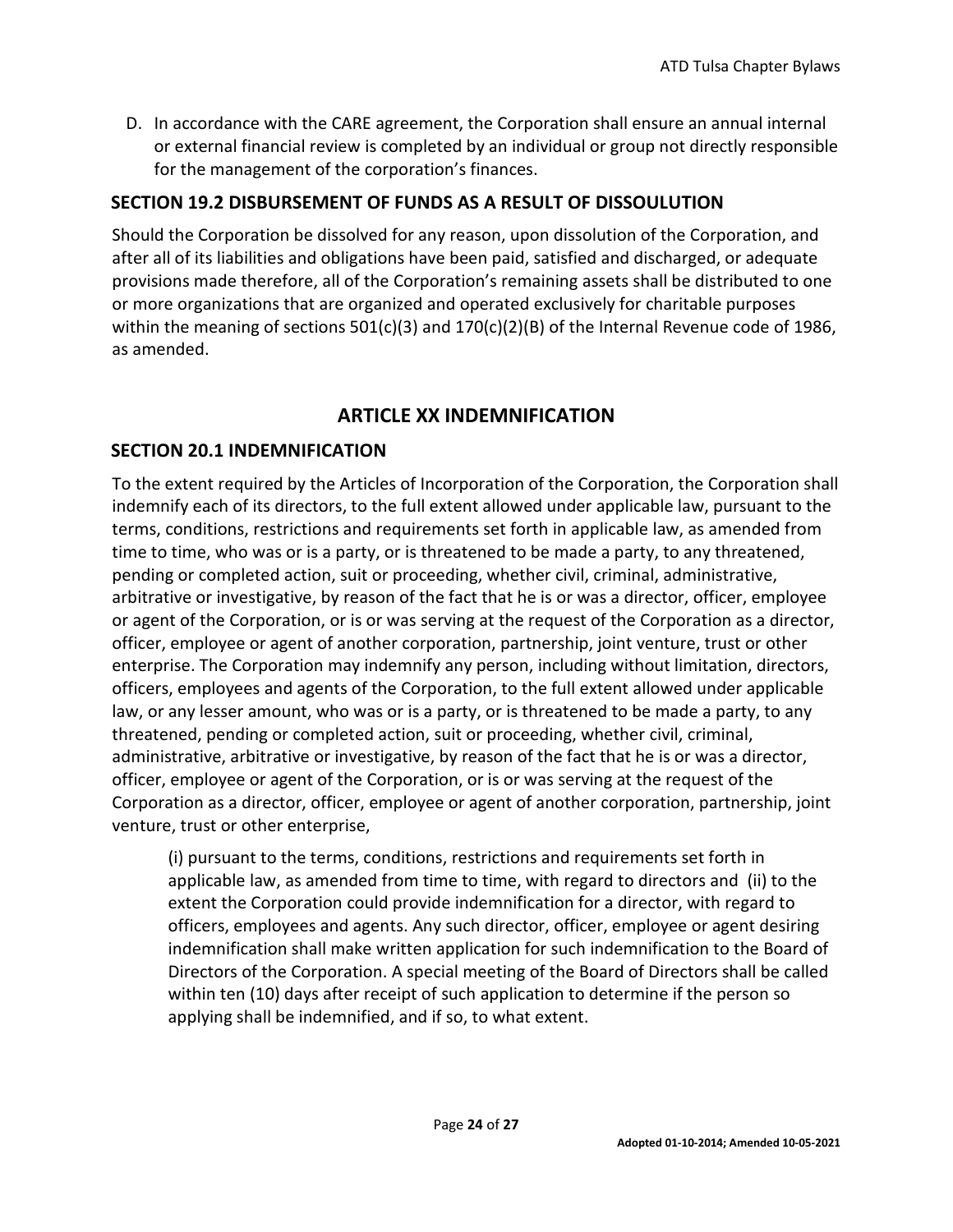# <span id="page-24-0"></span>**SECTION 20.2 INSURANCE**

The Corporation shall purchase and maintain insurance or make other arrangements on behalf of any person who is or was a director, officer, employee or agent of the Corporation or who is or was serving at the request of the Corporation as a director, officer, partner, venturer, proprietor, trustee, employee or similar functionary of another foreign or domestic corporation, partnership, joint venture, sole proprietorship, trust, employee benefit plan or other enterprise, in accordance with applicable law.

# <span id="page-24-1"></span>**SECTION 20.3 NOTIFICATIONS**

Whenever these Bylaws or Policies require "written notice," such communication may be made in paper or electronic format to the last known physical or electronic address for Corporation Members in Good Standing receiving such notice unless another form of notice is specifically required in the relevant Bylaw or Policy. The last known physical and electronic email address shall be that which is stored in the Corporation's member management system. Electronic formats shall include, without limitation, email and fax, and any other electronic forms of communication which come into widespread use and the Corporation members receiving such notice is known to utilize such form of electronic communication. However, any electronic notice must be specifically sent to the Corporation members receiving notice. The mere posting of notice to a public website shall not constitute written notice unless specifically allowed in the Bylaw or Policy requiring such notice; provided, however, that an electronic notice may refer the recipient to a website for the text of any document (proposed resolution, amendment, etc.) to be included with such notice.

# **ARTICLE XXI AMENDMENTS**

# <span id="page-24-3"></span><span id="page-24-2"></span>**SECTION 21.1 AMENDMENTS**

A. These Bylaws may be amended by a two-thirds (2/3) majority vote of the Members in Good Standing delegates who cast an electronic ballot during the appointed voting period, provided a copy of the proposed amendment has been sent, together with notice of the time and process for voting, to each member at least twenty-one (21) days prior to such a vote. Immediately prior to a meeting of the Corporation, the Board of Directors may, pursuant to three-fourths (3/4) majority vote, waive the requirement of prior notice called for above.

# <span id="page-24-4"></span>**SECTION 21.2 APPROVAL**

No official vote or action on a proposed change in Bylaws may be taken at a meeting of the Corporation which has not been approved by a majority vote of the Board of Directors.

# <span id="page-24-5"></span>**SECTION 21.3 INTERPRETATION**

Any Bylaws and/or Policy and Procedures adopted, which in language or intent are in conflict, will be resolved by majority vote of the Board of Directors.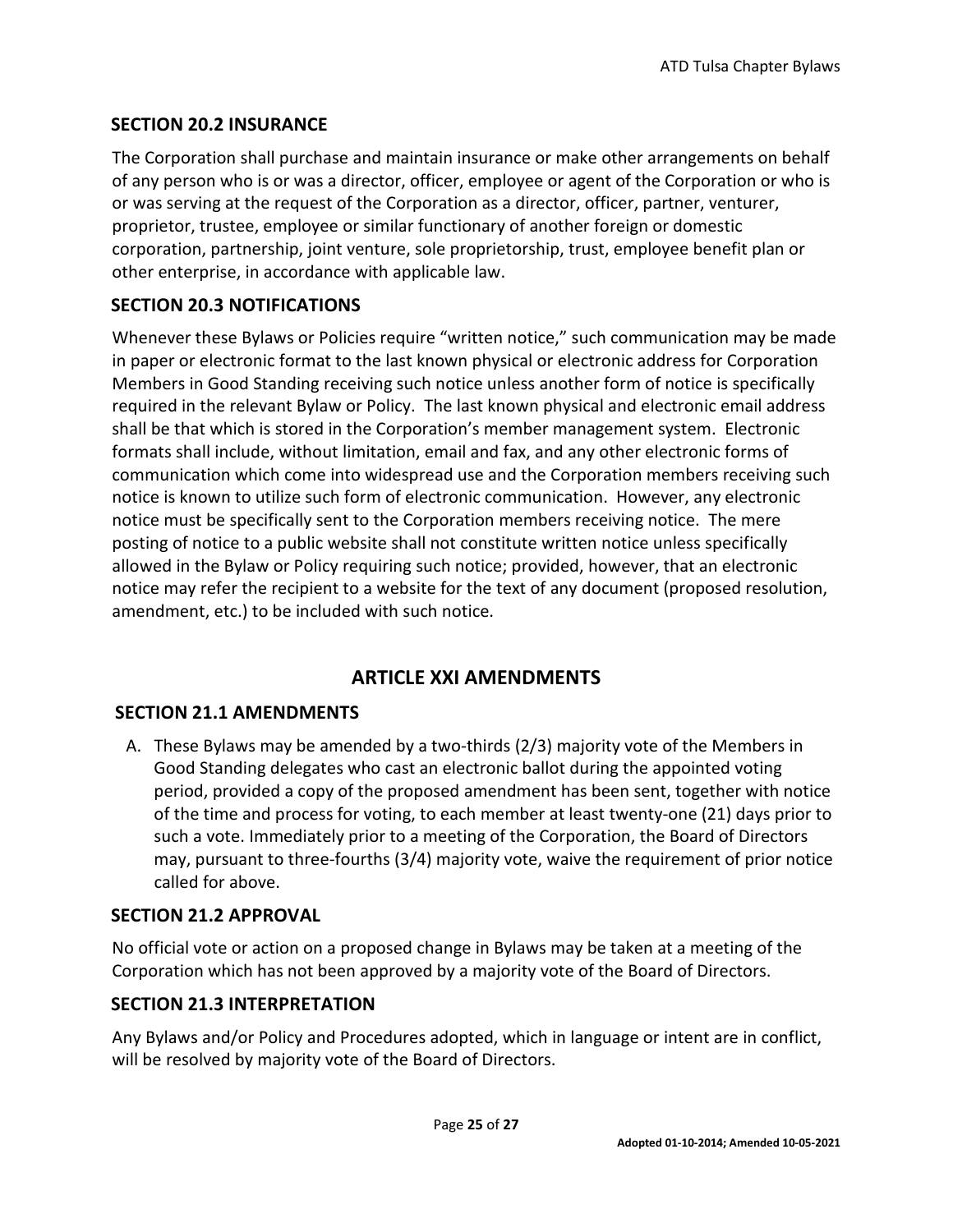# **ARTICLE XXII DISSOLUTION**

#### <span id="page-25-1"></span><span id="page-25-0"></span>**SECTION 22.1 DISSOLUTION**

The Corporation may be dissolved by a vote of (two-thirds) of Corporation members in good standing.

#### <span id="page-25-2"></span>**VERSION AND REVISION LOG:**

| <b>Action</b>       | Date       | <b>Status</b>                                             |
|---------------------|------------|-----------------------------------------------------------|
| Revised and Adopted | 01/10/2014 | Posted to Chapter Site                                    |
| Amended and Adopted | 07/18/2014 | References changed from                                   |
|                     |            | ASTD to ATD; Name change to<br>ATD Tulsa; Minor clean-up; |
|                     |            | Posted to Chapter Site                                    |